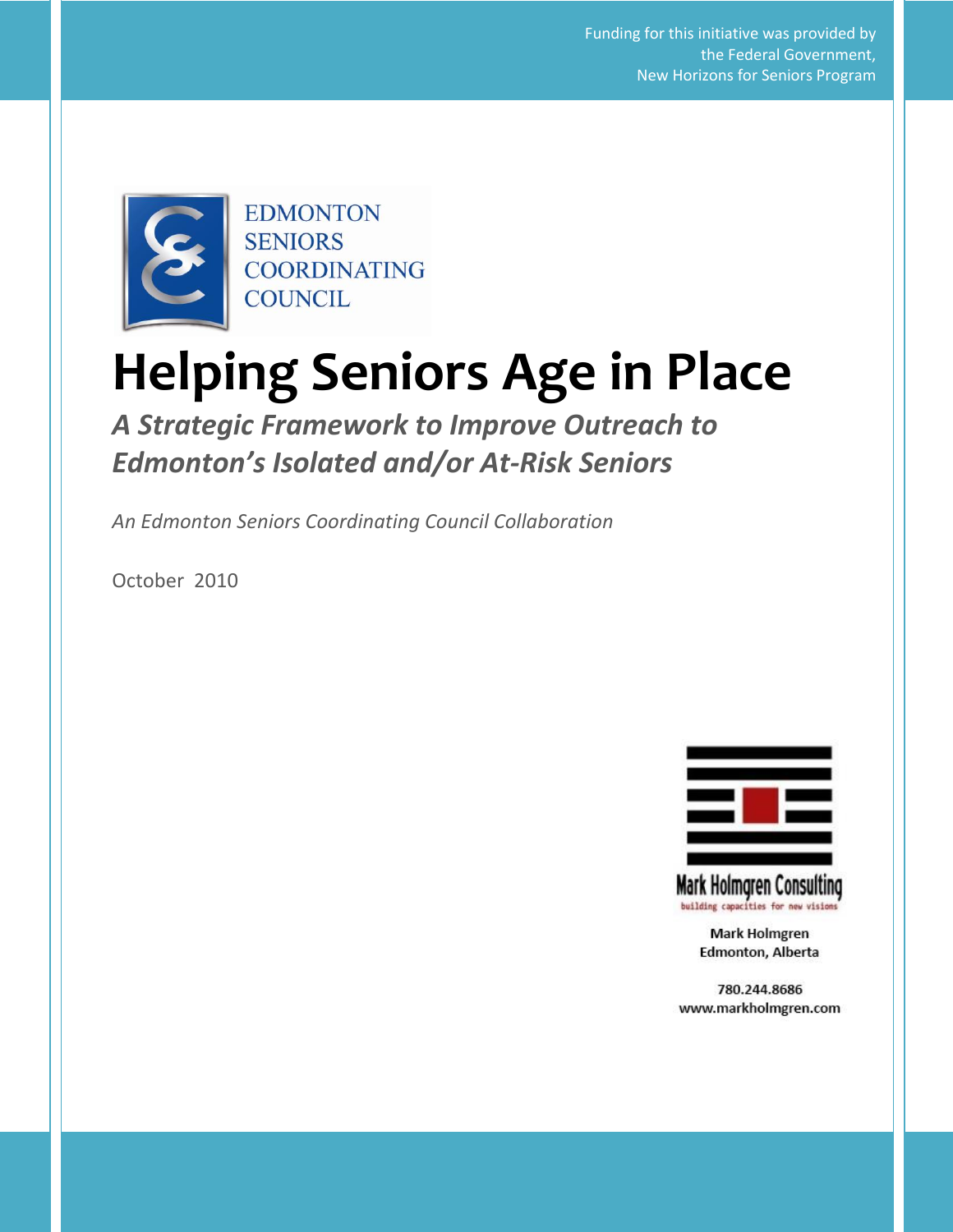**A Strategic Framework to Improve Outreach to Edmonton's Isolated and/or At-Risk Seniors** 

**Helping Seniors Age in Place: A Strategic Framework to Improve Outreach to Edmonton's Isolated and/or At-Risk Seniors** 2

**Please note:** This report is a strategic document that recommends an overall framework for the delivery of outreach services to isolated and/or at-risk seniors across Edmonton. As such, it does not yet address making the strategy operational.

The hope is to create sufficient interest in and support of the strategy to mobilize efforts to move to the implementation stage. Once that interest and support is in place, the Edmonton Seniors Coordinating Council will coordinate the development of work plans and timelines with its members and aid in the promotion and coordination of this enhanced outreach service.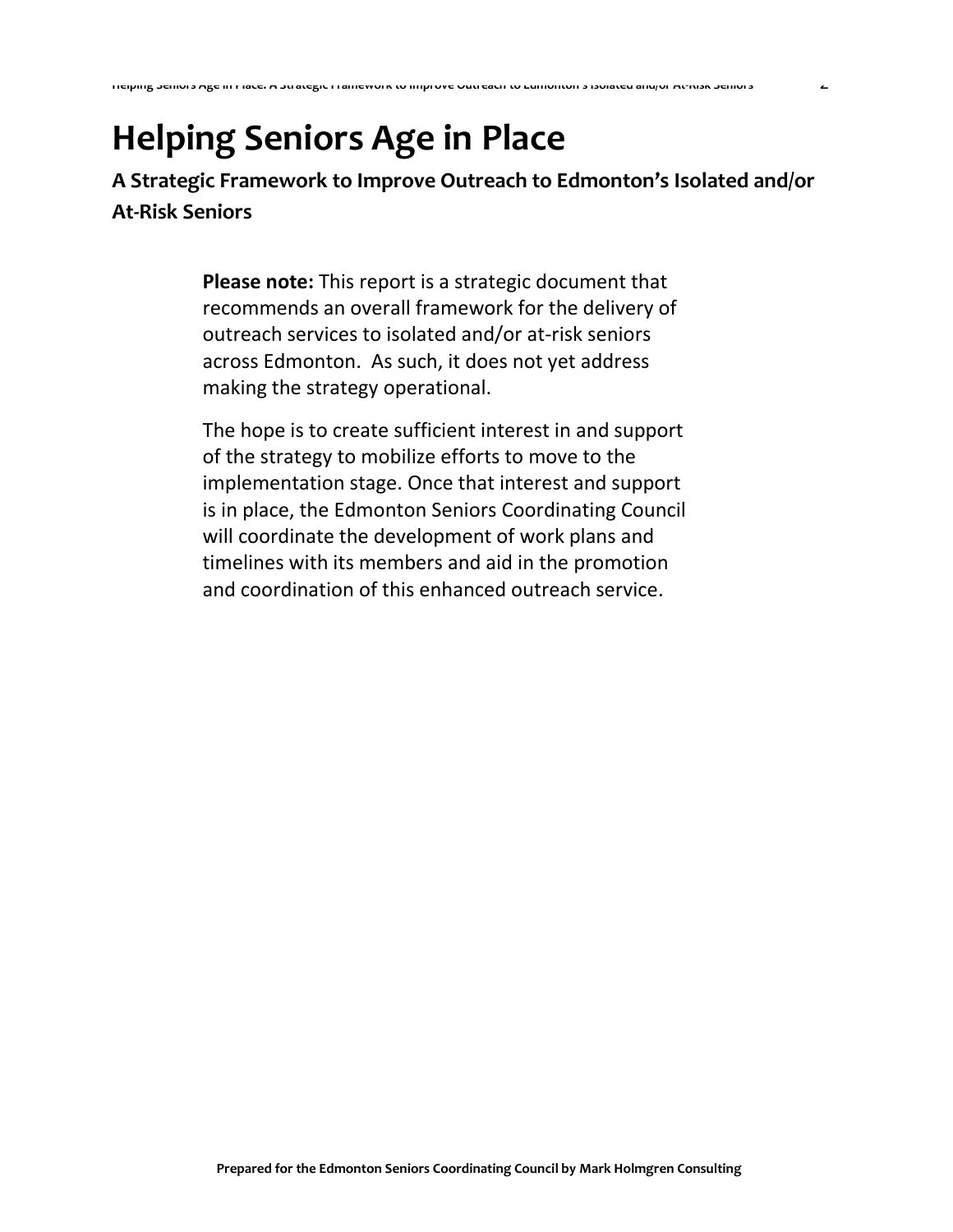**A Strategic Framework to Improve Outreach to Edmonton's Isolated and/or At-Risk Seniors** 

# **Table of Contents**

| <b>Executive Summary</b>                                   | 4  |
|------------------------------------------------------------|----|
| 1.0 Introduction                                           | 8  |
| 2.0 Vision and Guiding Principles                          | 10 |
| 3.0 Trends Overview                                        | 11 |
| 4.0 What Problems/Issues Need to be Resolved?              | 13 |
| 5.0 Who are Isolated Seniors?                              | 15 |
| 6.0 Defining Outreach                                      | 17 |
| 7.0 Outcomes                                               | 18 |
| 8.0 Core Outreach Services for Senior Citizens in Edmonton | 19 |
| 9.0 Proposed Structure                                     | 22 |
| Appendices                                                 | 24 |
| - List of Participants                                     |    |

- References

# **The Edmonton Seniors Coordinating Council (ESCC)**

The ESCC was established in 2004 as a communication hub for the seniorserving sector. ESCC helps agencies and stakeholders plan and collaborate to improve programs and services for Edmonton's aging population. We provide education and representation on key issues related to community supports, diversity, fitness and recreation, personal safety, transportation and health and wellness.

For more information:

Edmonton Seniors Coordinating Council Shelia Hallett, Executive Director #308, 10310 Jasper Avenue Edmonton, AB T5J 2W4

780-423-5635

<http://www.seniorscouncil.net/>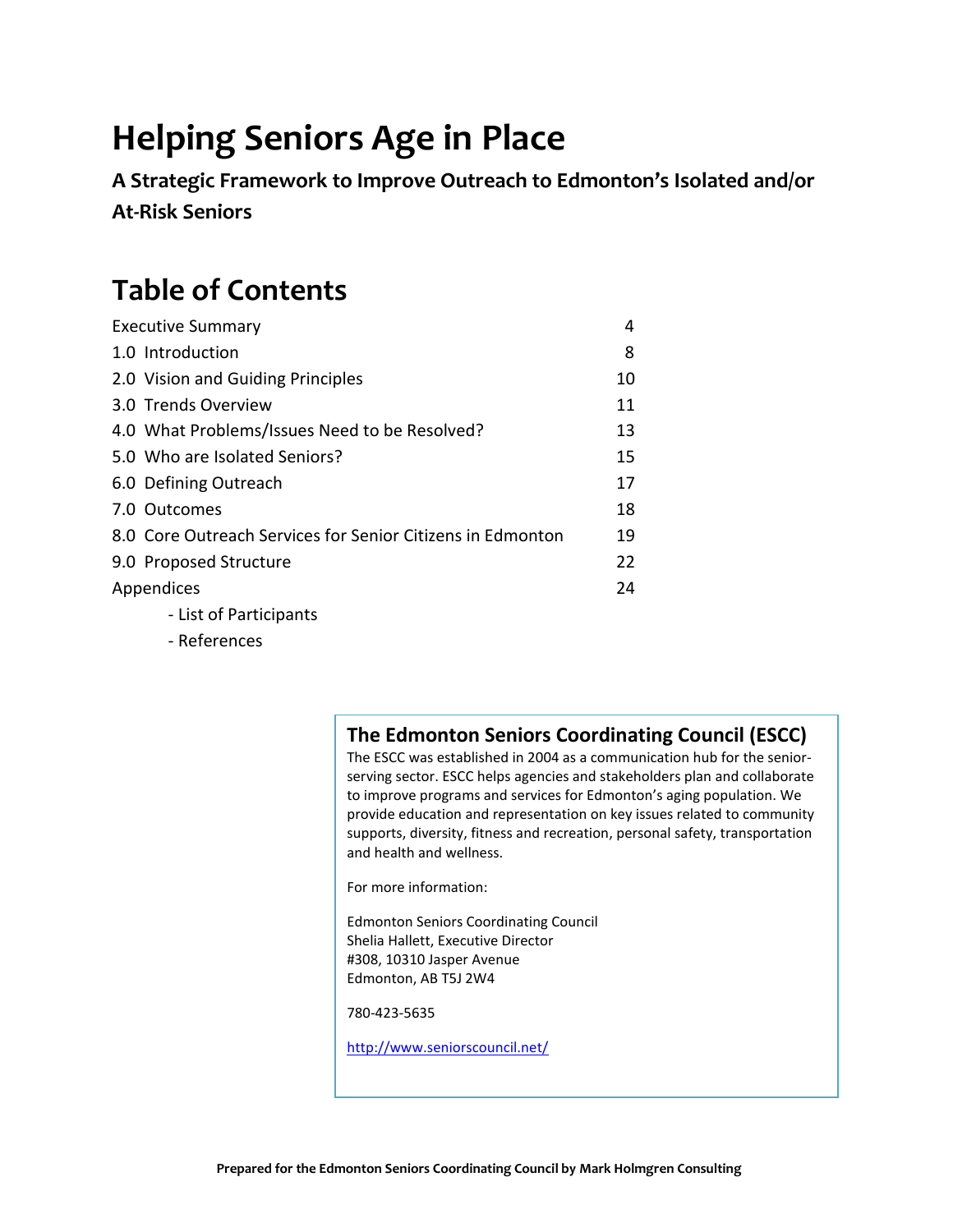

# **A Strategic Framework to Improve Outreach to Edmonton's Isolated and/or At-Risk Seniors**

# **EXECUTIVE SUMMARY**

The purpose of the collaborative initiative that produced the content for this report was to recommend a strategic framework for the delivery of **a made-in-Edmonton model for citywide access to outreach services to isolated and/or at-risk seniors.**

Fourteen (14) senior serving organizations, along with a representative from City of Edmonton FCSS and from the Edmonton Seniors Coordinating Council, participated in five strategy sessions.

These sessions were supported by a significant body of research undertaken by the Edmonton Seniors Coordinating Council, City of Edmonton Community Services, and others; consultations with seniors and service providers and the breadth of experience of those who sat around the collaborative table.

Highlights of the *Helping Seniors Age in Place* strategic framework are:

#### **Common Definition of Outreach**

For purposes of this initiative, outreach is defined as *a service delivery model that aims to improve accessibility of services to seniors. It involves outreach workers providing a set of services to seniors in their homes, a centre or elsewhere in the community.* 

## **Characteristics of an Isolated and/or At-Risk Senior**

An *isolated senior* (also considered to be at-risk) is 55 years of age or older and typically has one or more of the following characteristics:

- Presents complex needs or circumstances that any single organization may not be able to address.
- Typically unable to address needs on his or her own.
- Has limited or no contact with family and friends.
- Lacks a support system.
- Unaware of what help is available.
- Lacks transportation or is unable to use public transportation.
- Lacks sufficient finances.
- Isolation is involuntary.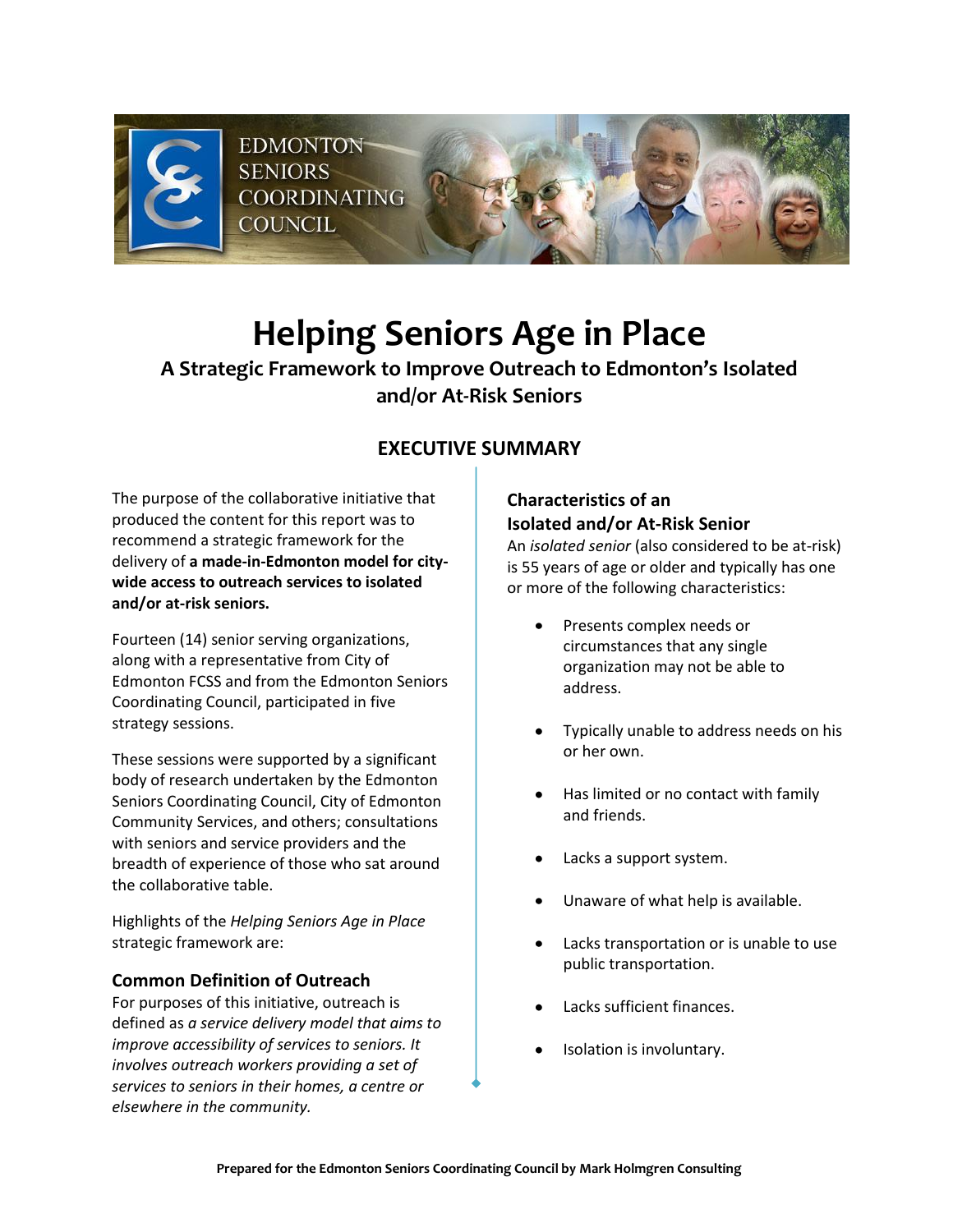#### **Outcomes**

At the onset of this project, the participants did not have an explicit set of common outcomes to reference.

A review of a draft set of outcomes from City of Edmonton FCSS and of the outcomes that guide a similar outreach service in Calgary helped the group identify the following:

- **More seniors in our community are aware of and able to access services** that successfully meet their needs and aspirations, including financial, informational, home support, cultural, physical, medical, and psycho-social.
- **An increased number of seniors participate** in educational, supportive and preventative programs.
- **Seniors in our community experience decreased isolation** for reasons that include language and cultural barriers, financial condition, disability, and mental and physical barriers.
- **There is increased community awareness** of and support for services that are available to seniors.
- **There is an increased number of referrals** to community services on behalf of seniors.
- **Community education about aging increases awareness** of the negative impact of ageism in our society.

#### **Core Outreach Services**

To facilitate equitable access to city-wide outreach services, the following services were identified as Core Outreach Services:

#### **Case Finding**

Isolated seniors do not typically seek assistance. An outreach service with a focus on such seniors must be proactive about finding them through

liaisons with landlords, businesses, health professionals, etc.

#### **Assessment Services**

Assessment is the linchpin of outreach services. It is client-centred and sets the stage for everything to follow. It identifies a senior's circumstances, her or his living situation, health challenges or conditions, mobility issues and generally the senior's overall strengths and challenges.

#### **Information and Referral**

Services include linking seniors to community resources that will meet their needs. The outreach worker's degree of involvement can range from arranging an appointment to accompanying the senior to the appointment and being involved in further services as required.

#### **Case Management**

The need for case management is determined through the assessment process and becomes necessary when the work with a senior will be ongoing. It involves the following: holistic care planning, the identification of goals/outcomes, the development, implementation and monitoring of a Care Plan, and ongoing documentation.

#### **Service Development and System Advocacy**

One of the measures of an effective outreach service system is the extent to which what is learned on the front line translates into systems change for the betterment of clients.

#### **Community Engagement / Community Building**

The needs and challenges facing seniors are the community's to address. A city-wide outreach program for seniors should deploy community development techniques to create awareness and mobilize community interest and support for seniors.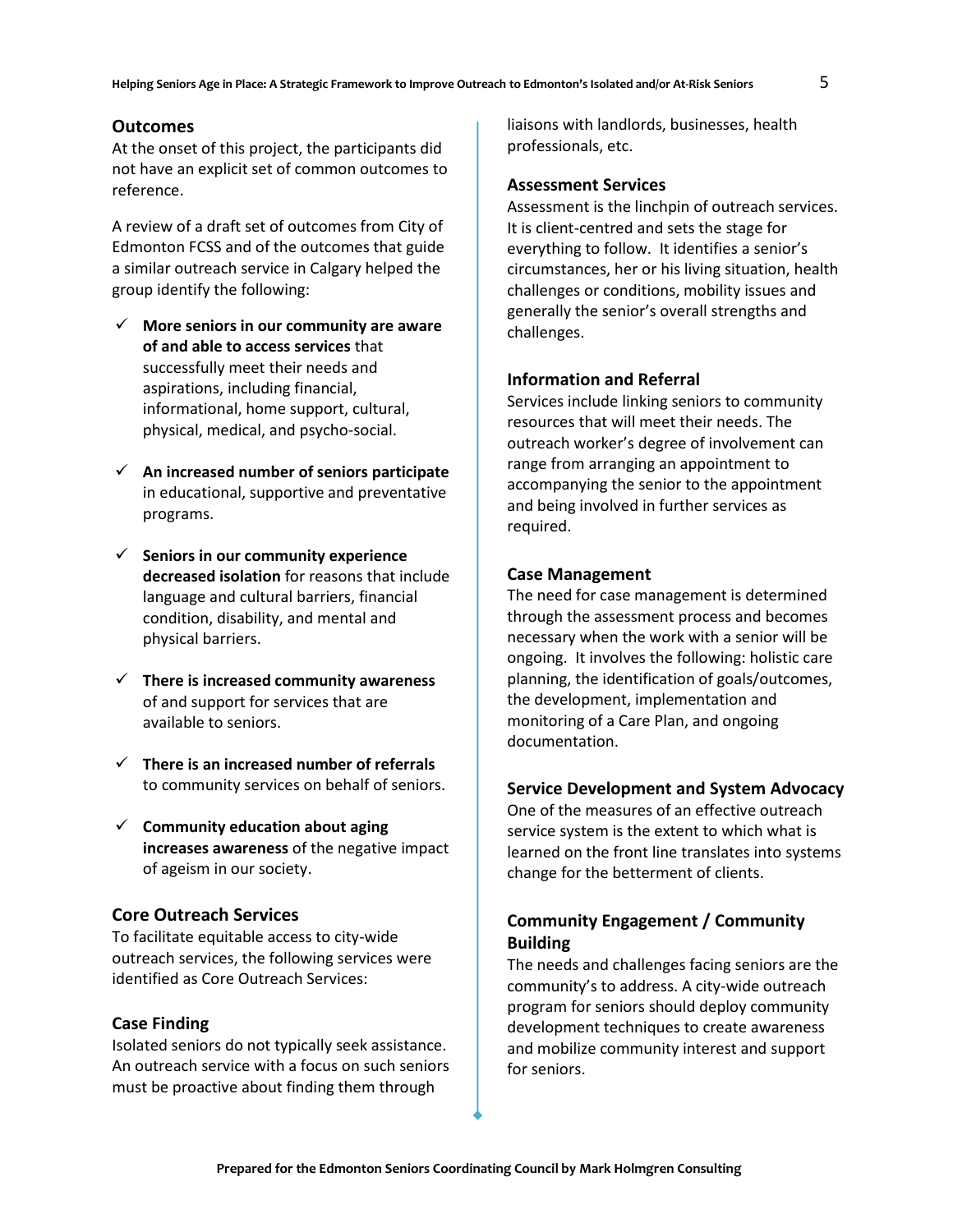#### **Proposed Structure**

While participants acknowledged the service gaps and challenges related to providing equitable outreach services to seniors throughout Edmonton, they concluded that Edmonton seniors would be best served by the current member organizations of the Edmonton Seniors Coordinating Council and other organizations (in particular multi-cultural groups that serve seniors) joining together **to collaborate on offering core outreach services to Edmonton's isolated seniors, which would include, but not be limited to:** 

- **Establishing Terms of Reference for how collaborating organizations will work together** to develop, deliver and measure outreach services.
- **Creating a mutually agreeable set of standard forms, tools and resources** such as an outreach manual that would support outreach services.
- **Identifying a mutually agreed upon range of qualifications** which would be appropriate for outreach staff. It was agreed that flexibility was necessary given that ESCC members' hiring criteria and practices have been built to address the needs of their clients, as well as the culture and resources of their respective organizations. Also, grassroots and multi-cultural organizations that may join the collaborative will have varied practices around the hiring of staff, which should be respected.
- **Developing centralized training opportunities** for outreach staff and volunteers.
- **Coordinating education about challenges and issues facing seniors** as well as promotion of the collaborative approach to outreach service.
- **Reviewing current service boundaries**, given that there are areas in Edmonton that currently do not have a senior centre or an outreach service.
- **Exploring the use of common data collection and reporting methods**.
- **Jointly presenting/sharing output, outcome and process information with stakeholders** to raise awareness about issues and the need for support to the individual organizations to continue to offer and expand the service.
- **Exploring the establishment and promotion of effective communication methods** to access seniors outreach services.
- **Exploring how the collaborative network can best address the needs of seniors that require specialized services.**
- **Facilitating the expansion of a collaborative network** to include other outreach or related services.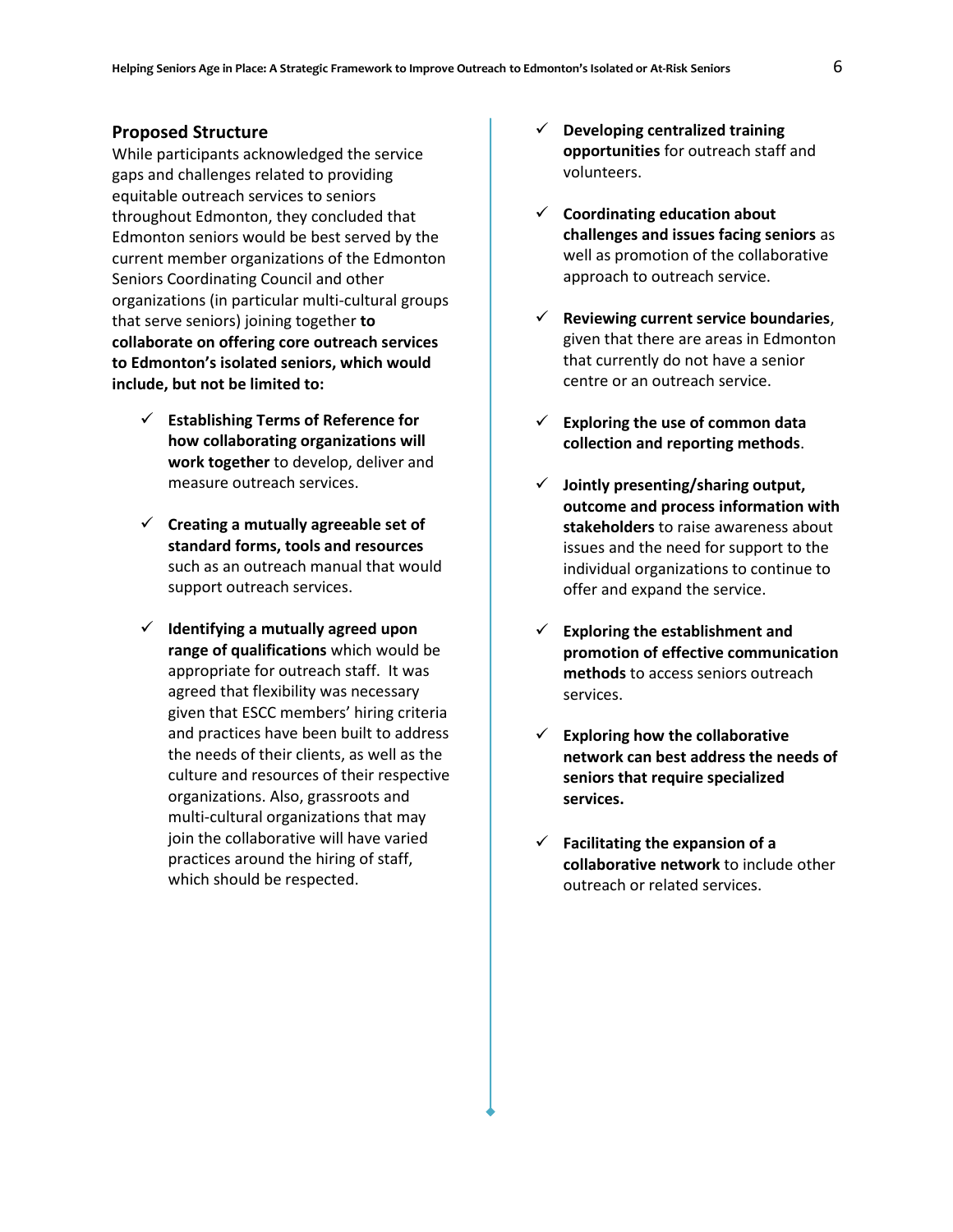#### **SUPPORTING ORGANIZATIONS**

| Seniors Association of Greater Edmonton<br>(SAGE)<br>Seniors Outreach Network Society<br>South East Edmonton Seniors Association<br>(SEESA)<br><b>Seniors Assisted Transportation Society</b><br>Strathcona Place Senior Centre<br><b>Westend Seniors Activity Centre</b> | <b>Calder Seniors Drop-In Society</b>                          | <b>Operation Friendship Seniors Society</b> |  |
|---------------------------------------------------------------------------------------------------------------------------------------------------------------------------------------------------------------------------------------------------------------------------|----------------------------------------------------------------|---------------------------------------------|--|
|                                                                                                                                                                                                                                                                           | <b>Edmonton Meals on Wheels</b>                                |                                             |  |
|                                                                                                                                                                                                                                                                           | <b>Edmonton Seniors Centre</b>                                 |                                             |  |
|                                                                                                                                                                                                                                                                           | <b>Elder Care Edmonton</b>                                     |                                             |  |
|                                                                                                                                                                                                                                                                           | <b>Edmonton Seniors Coordinating Council</b>                   |                                             |  |
|                                                                                                                                                                                                                                                                           | Mill Woods Seniors Centre                                      |                                             |  |
|                                                                                                                                                                                                                                                                           | <b>Multicultural Women and Seniors Services</b><br>Association |                                             |  |
|                                                                                                                                                                                                                                                                           | <b>Native Seniors Centre</b>                                   |                                             |  |

City of Edmonton Community Services, FCSS Liaison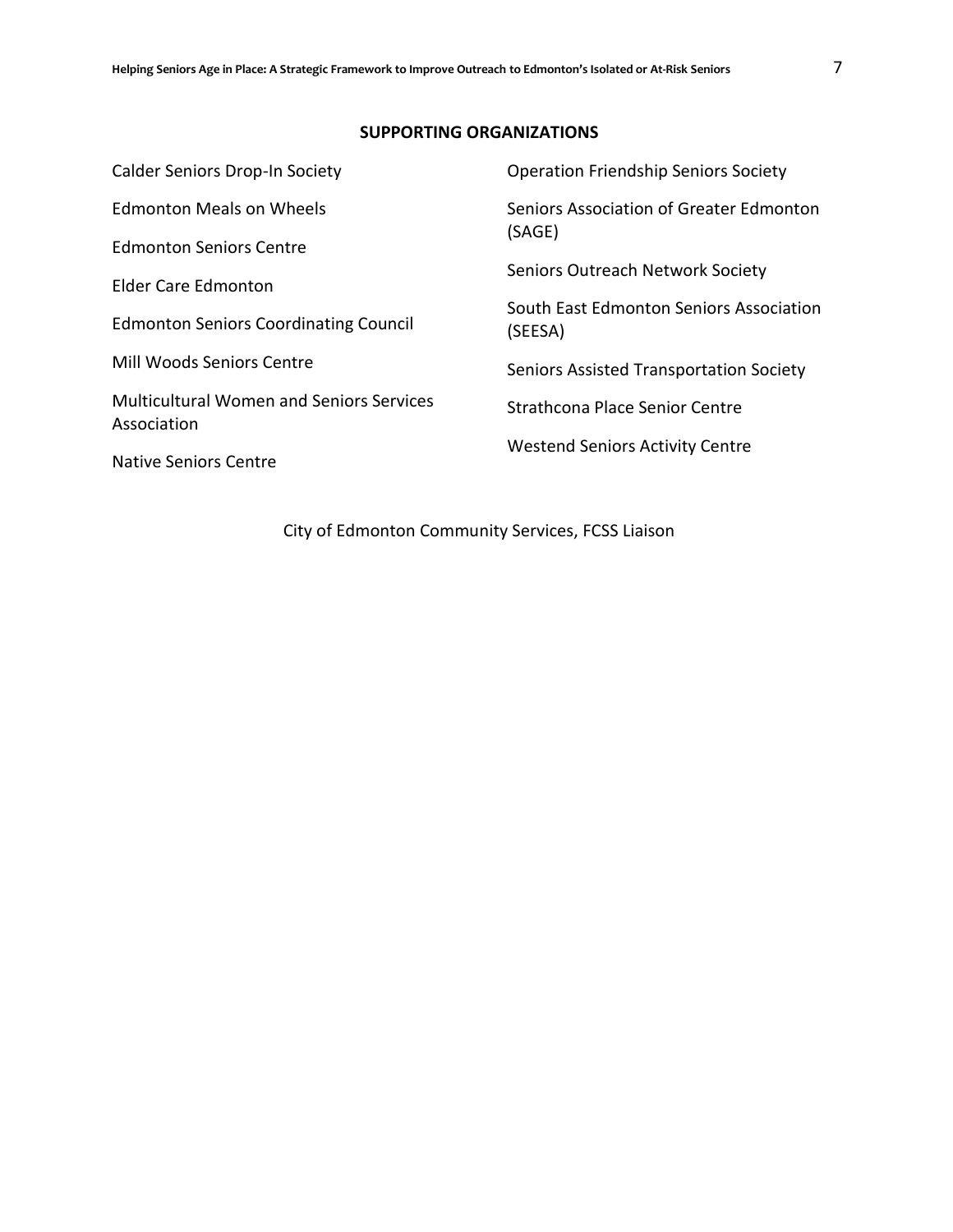# **A Strategic Framework to Improve Outreach to Edmonton's Isolated and/or At-Risk Seniors**

# **1.0 INTRODUCTION**

In 2007, City of Edmonton's Community Services commissioned a study that resulted in the publication of a report called *Aging in Place: A Neighbourhood Strategy.* The report identifies a wide range of challenges facing seniors today and to come in the future; it goes on to recommend a comprehensive set of actions to address the challenges.

Overall, the Aging in Place strategy represents *a vision of our community where seniors are engaged and visible in their neighbourhood and are receiving the help they need to prevent them from becoming socially isolated.*

One of the major recommendations is to "expand the use of outreach or community workers to identify shut-in seniors."

While the entire study is an excellent backdrop to this report, we have drawn from it to highlight those specific themes in *Aging in Place\** that relate directly to the development of a strategy to deliver outreach services to isolated and/or at-risk seniors city-wide. The table below lists key themes from *Aging in Place* on the left and implications for outreach services identified through this project on the right.

| <b>Aging in Place Themes/Recommendations</b>                                                                                                                                                                                                                                 | <b>Implications</b>                                                                                                                                                                                                                                                                                              |
|------------------------------------------------------------------------------------------------------------------------------------------------------------------------------------------------------------------------------------------------------------------------------|------------------------------------------------------------------------------------------------------------------------------------------------------------------------------------------------------------------------------------------------------------------------------------------------------------------|
| Transportation is the foremost factor affecting social<br><i>isolation.</i>                                                                                                                                                                                                  | Outreach workers can help seniors coordinate<br>transportation and/or provide it when indicated.                                                                                                                                                                                                                 |
| Seniors need information about programs and services<br>and help to navigate the system. However, no single<br>source of information is available Make information<br>on programs and services available in easy to obtain and<br>understand formats and in other languages. | One of the core services of outreach is the provision of<br>information and referrals and help with navigating<br>various support systems. As well, the recommended<br>outreach model in this report recognizes the importance<br>of offering services that address the needs of multi-<br>cultural populations. |
| Seniors need more help with personal care,<br>housekeeping and meal preparation than they currently<br>receive. Regular contact with people who can provide<br>this care would reduce social isolation and thereby risk.                                                     | Often, seniors and their families do not know of all the<br>options available to them in terms of getting these kinds<br>of basic services. Outreach services can assist with<br>making seniors aware of their choices and linking them<br>with relevant, affordable services.                                   |
| Train residents to identify signs that seniors in the<br>neighbourhood are at risk.                                                                                                                                                                                          | The core services identified later on in this study include<br>community engagement that goes beyond systems and<br>agencies to include businesses, neighbourhood groups<br>and leaders, and volunteers in the development and<br>sustainability of an age-friendly community.                                   |
| Encourage multi-disciplinary teams of medical<br>professionals to work together in providing care to<br>seniors Improve coordination of information between<br>healthcare professionals and seniors.                                                                         | The core elements of the recommended outreach<br>service include Case Management. That role, along with<br>the role of Service Development and System Advocacy,<br>is fundamental to delivering better coordinated health<br>and other services to seniors.                                                      |

\*Note: the *Aging in Place* themes were taken from pages ii and iii of the document.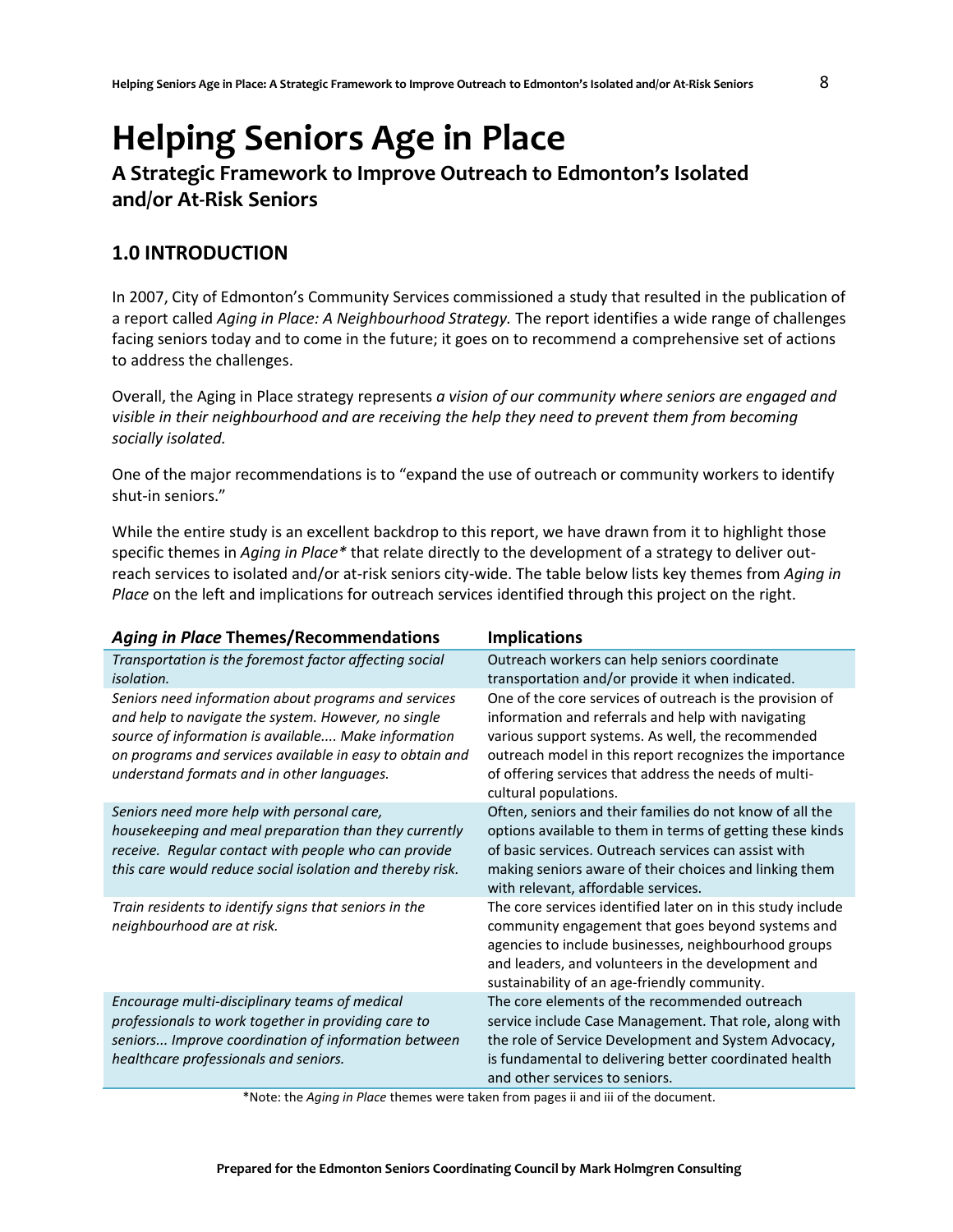Since the release of *Aging in Place*, the Edmonton Seniors Coordinating Council and its members have engaged in dialog and undertaken additional work to better understand the needs and aspirations of seniors (in particular isolated or at-risk seniors) and how outreach services can help mitigate isolation and risk for Edmonton's aging population. Work undertaken or reviewed by the ESCC includes:

| When  | <b>Title</b>                                                                                                                                                                                                                                                                                                                                                                                                             | Author(s)                    |
|-------|--------------------------------------------------------------------------------------------------------------------------------------------------------------------------------------------------------------------------------------------------------------------------------------------------------------------------------------------------------------------------------------------------------------------------|------------------------------|
| 2008  | 2008 Seniors Needs Assessment.<br>In 2008, Banister Research was contracted by the City of Edmonton to conduct the<br>2008 Seniors Needs Assessment. The intent of the survey was to gather a clear and<br>accurate representation of the services that are most helpful to seniors, the services that<br>need improvement, and the priorities and opportunities in the provision of services to<br>seniors in Edmonton. | <b>Bannister</b><br>Research |
| 12/08 | Mobilizing for Action: A Report to Help Create Culturally Responsive Pathways<br>for Isolated Immigrant Seniors.<br>A summary of the current research, literature, statistics, consultations, good practices, and<br>cultural and special issues relevant to immigrant and refugee seniors in the Edmonton area.                                                                                                         | ESCC&<br>Various<br>Authors  |
| 6/09  | <b>Outreach Services Survey</b><br>In spring of 2009 the ESCC surveyed outreach workers in their membership. A focus group was<br>held in July 2009 with these outreach workers along with representatives of the City of<br>Edmonton to review the survey results and identify issues, gaps and strengths related to their<br>work.                                                                                     | <b>ESCC</b>                  |
| 12/09 | Outreach Services to Older People: A Literature Review                                                                                                                                                                                                                                                                                                                                                                   | <b>ESCC</b>                  |
| 12/09 | Improving Outreach to Edmonton's Isolated Seniors<br>The project was undertaken on behalf of the ESCC and was based on 31 interviews with seniors<br>considered isolated that were 55 years of age or older and 18 interviews with outreach workers<br>from seniors centres and cultural agencies that serve seniors.                                                                                                    | Cheryl<br><b>Klassen</b>     |
| 2/10  | Outreach Assessment Project Meeting at SEESA<br>Representatives from 11 organizations including the City of Edmonton and the Glenrose Hospital<br>met to discuss the scope of current practice undertaken by City of Edmonton and hospital<br>outreach workers.                                                                                                                                                          | <b>ESCC</b>                  |

The ESCC`s evidence-based approach to understanding the issues and challenges facing an aging population and its commitment to optimal engagement of seniors, service providers, and funders led to an application to New Horizons for Seniors Program for funding (2009) to develop a strategy focused on **designing a made-in-Edmonton model for city-wide access to outreach services to isolated seniors.**

In April 2010, ESCC contracted with Mark Holmgren (Mark Holmgren Consulting) to design, deliver, and report on a series of five strategy workshops undertaken by ESCC members involved in the delivery of outreach to seniors.

Fourteen seniors-serving organizations, along with a representative from City of Edmonton FCSS and the Edmonton Seniors Coordinating Council, participated in the sessions (see appendices for full list). This report is based on those strategy workshops.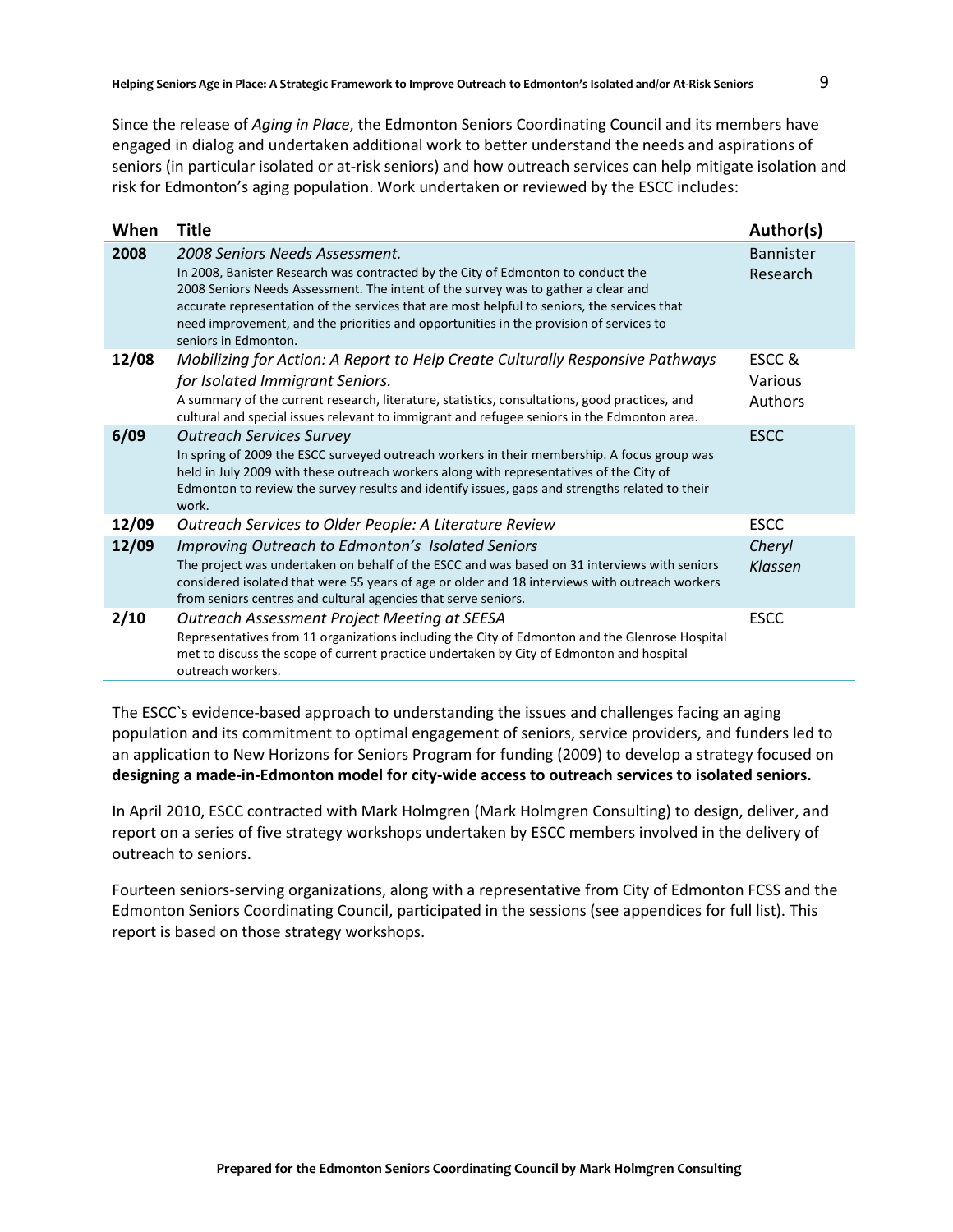# **2.0 VISION & GUIDING PRINCIPLES \***

The Edmonton Seniors Coordinating Council works to achieve the following vision and guiding principles, upon which the development of this strategic framework was based.

#### **Vision**

Edmonton is a community that values, respects and actively supports the safety, diversity and well-being of seniors.

#### **Guiding Principles**

- $\checkmark$  Society has a responsibility to ensure the basic needs of seniors are met.
- $\checkmark$  Seniors have the right to choose where and how they live as long as they don't pose a risk to others.
- $\checkmark$  Seniors have the right to feel safe in their homes and communities.
- $\checkmark$  As seniors age, their needs may change and services can adapt to meet these changing needs.
- $\checkmark$  Services are accessible, affordable, equitable and comprehensive to address a wide range of needs.
- $\checkmark$  Seniors' access to needed services will not be limited by ability to pay.
- $\checkmark$  Services will be inclusive and respect diversity; they will be responsive to cultures, varied English language skills, marginalized individuals and persons with disabilities.
- $\checkmark$  Programs and services will be based on best practices, research and innovation, and will be evaluated for their effectiveness.
- $\checkmark$  Programs and services will reflect the character of the community.
- $\checkmark$  Communities will be engaged in supporting seniors.

\* Taken from the *Strategic Plan for Services to Edmonton Seniors: Towards 2015*; ESCC 2010

#### **EDMONTON SENIORS DECLARATION**

In June 2010, Edmonton's City Council declared that it will work towards making Edmonton age-friendly as part of its vision for an integrated, sustainable, liveable city.

The declaration states:

**Individuals are respected** regardless of age. All generations have much to teach and learn from each other.

**People of all ages are safe** in their homes and neighbourhoods. Safety has physical, environmental, financial and health aspects.

**The city's transportation systems, urban design and physical infrastructure** allow all people to participate in full lives. No one is barred by mobility or resources from involvement in city life.

**Older people have ready access** to programs, employment, activities and services that help them stay engaged, respected and appreciated.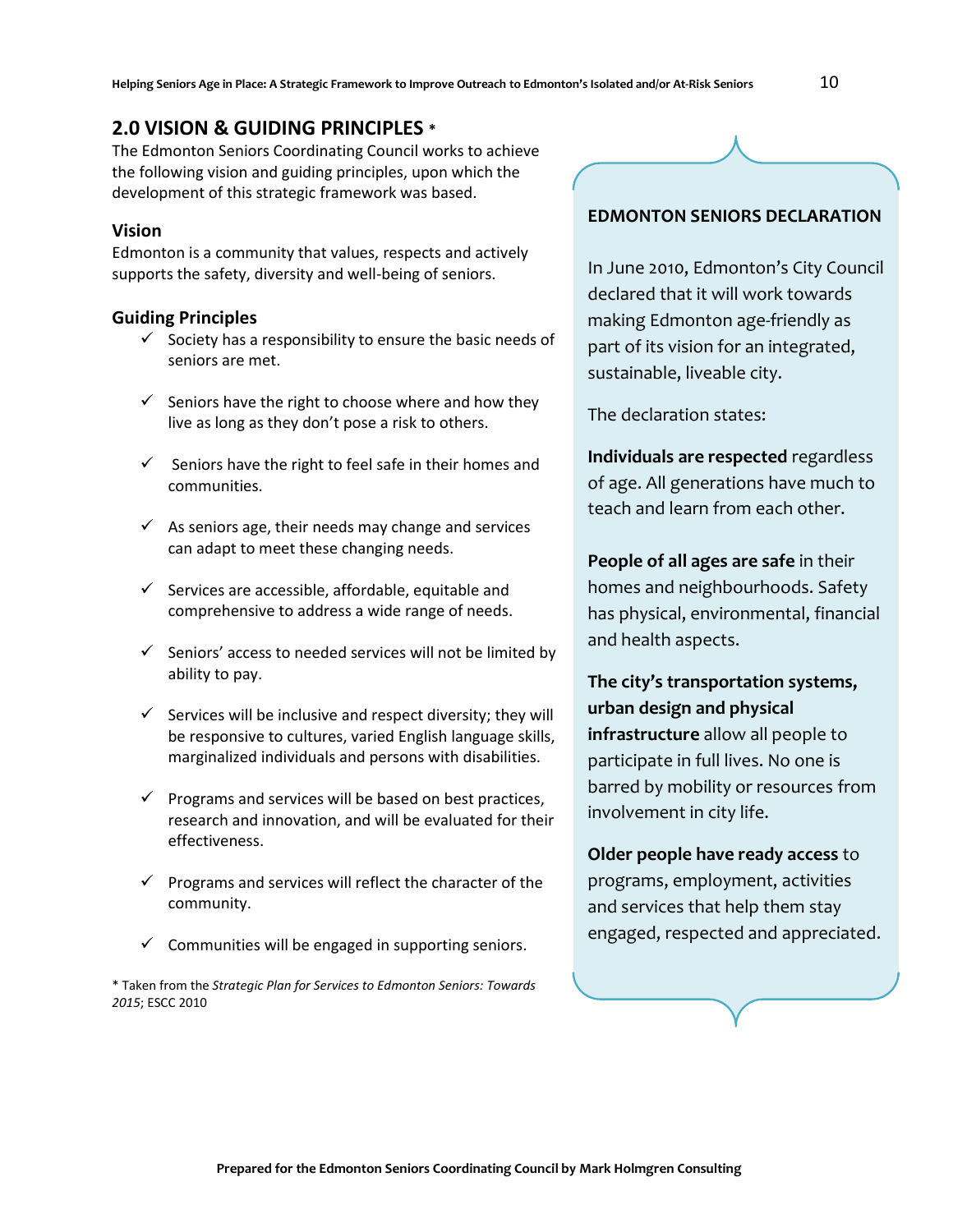#### **3.0 TRENDS OVERVIEW**

#### **Aging Population**

It is well known that the population throughout Canada is aging. Based on conservative, low-growth projections<sup>1</sup> from Statistics Canada<sup>2</sup>, Alberta's population of people 55 and over will increase from just over 575,000 in 2010 to 1.25 million in 2036, more than double. Based on the low-growth scenario, as a proportion of the population, 55+ year-olds are anticipated to increase from 21.4% in 2010 to 31% in 2036. The growth by age cohort is documented below.



It is anticipated that Edmonton will experience similar rates of growth in the senior population. In 2006, Edmonton (CMA) had a total of 114,825 seniors – more than one in ten Edmontonians.<sup>3</sup> Factoring Statistics Canada's low-growth rate, this number will double to 230,000 by 2036.

In 2010, Statistics Canada estimates Alberta's aging population to be segmented as follows in comparison to its projection for 2036.

|                  | % of Senior Population |      |
|------------------|------------------------|------|
| <b>Age Range</b> | 2010                   | 2036 |
| 55 - 74 yrs      | 77%                    | 70%  |
| $75+yrs$         | 23%                    | 30%  |

This change in make-up of the overall senior population in Alberta is due to a much higher projected growth rate for seniors 75 and older. See graph on the next page.

 $\overline{\phantom{a}}$ 

<sup>&</sup>lt;sup>1</sup> Statistics Canada bases population projections on a number of growth scenarios. We have chosen to use its lowest growth scenario to be conservative, and because even the low-growth projections indicate major change in the number of seniors over time.

**<sup>2</sup>** *Population Projections for Canada, Provinces and Territories 2009 to 2036*, Statistics Canada, web data. Table 10-10

Population by age group and sex, low-growth scenario**.** URL[: http://www.statcan.gc.ca/bsolc/olc-cel/olc-cel?catno=91-520-XWE&lang=eng](http://www.statcan.gc.ca/bsolc/olc-cel/olc-cel?catno=91-520-XWE&lang=eng)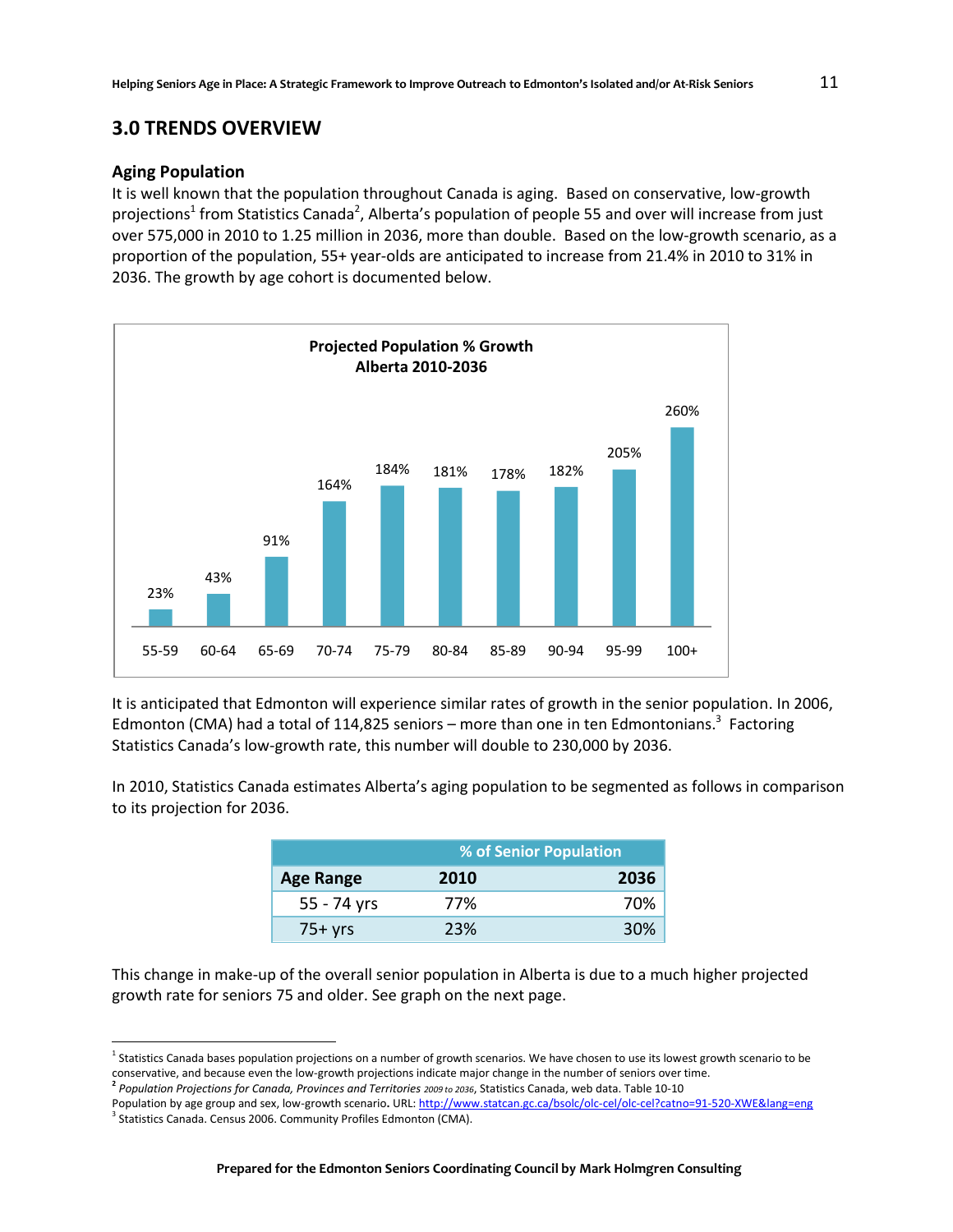

Based on Statistics Canada low-growth projections

#### **Diversity of the Senior Population**

In addition to the significant growth in numbers of seniors across Canada, it is also the case nationally and locally that the senior population is becoming more culturally diverse. Up until 2001, just over 50% of immigrants came to Edmonton from Europe or the United States, with a third coming from Asia and the Middle East.

The shift in immigration patterns more recently (2001-2006) has seen nearly three-quarters of immigrants to Edmonton coming from Asia and the Middle East. European immigrants have fallen to 12%. $4$ 

The Aboriginal senior population is younger than the general senior population, with 60% of Edmonton's 3,600 Aboriginal seniors being between 55 and 65. Projected growth for this population will be at a slower pace;<sup>5</sup> however, low income and isolation are significant issues facing this population.

#### **Income**

 $\overline{\phantom{a}}$ 

In terms of income, senior women aged 70 and over experience low income<sup>6</sup> at a rate nearly three times that of senior men. Seniors who live alone experience higher rates of low income: 48% of women and 33% of men over the age of 65 have low income.

<sup>4</sup> Statistics Canada, 2006 Census, Catalogue # 97-557-XWE2006020

<sup>5</sup> Statistics Canada: *A Portrait of Seniors in Canada*, 2007

 $^6$  Low income is defined by Statistics Canada based on low income cut-offs (LICO). "The LICO measure is a relative calculation as it is based on the percentage of income that individuals and families spend on the basic needs or necessities in comparison with the rest of Canadians. Some have called it a 'relative necessities' approach" (Source: www.socialpolicy.ca).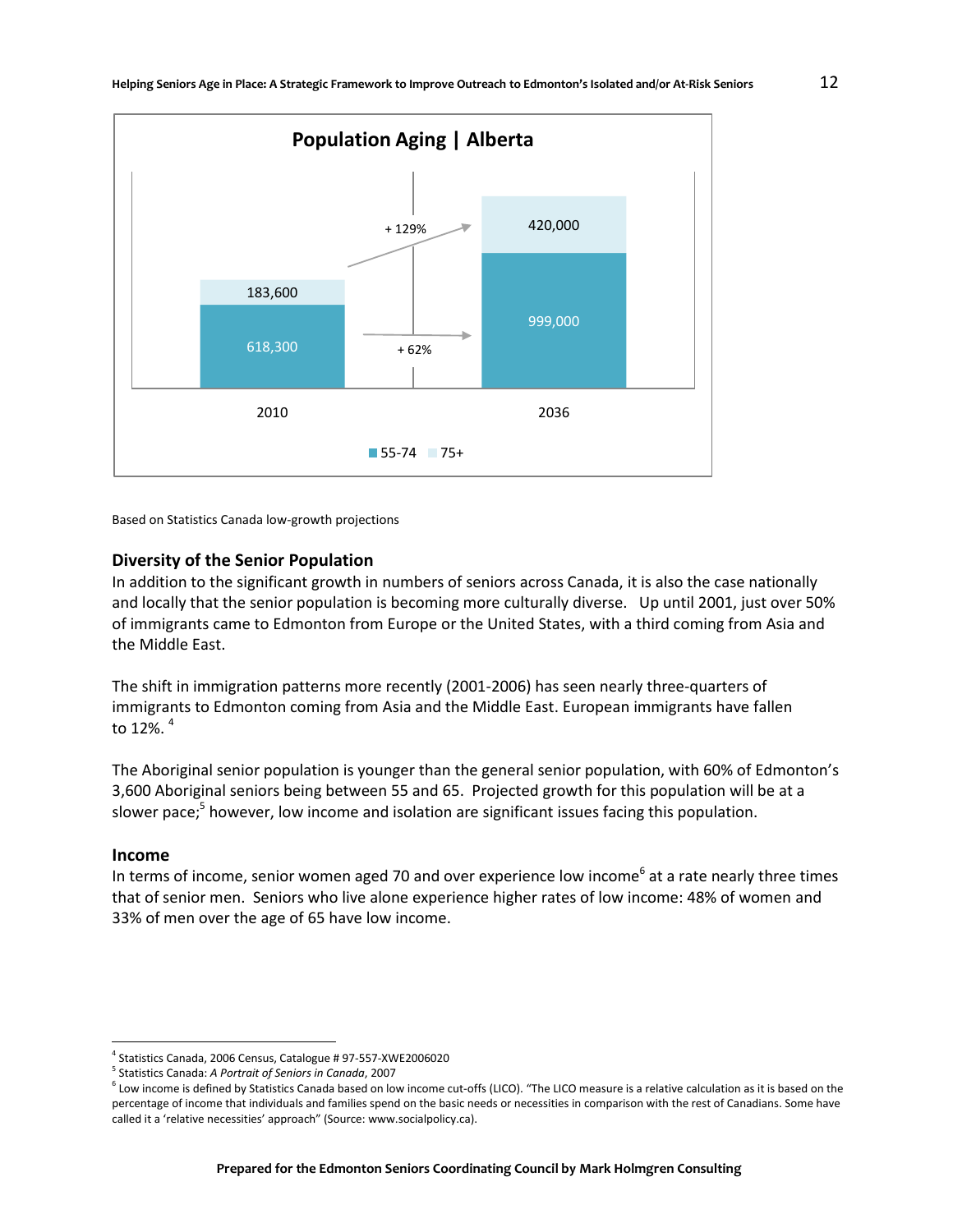#### **Living Independently**

Currently, most Edmonton seniors (55 and over) own their homes (70%) and tend to live with other family members, although the incidence of living alone increases with age. By the time people reach their 80s, fewer than half live in their own homes and 38% live alone.

Given the projected growth in the senior population, the City of Edmonton will be challenged to provide a sufficient stock of age-friendly housing. The municipal government expects many neighbourhoods to see their senior population double by 2041, especially in those areas in proximity to services seniors require.<sup>7</sup>

Because of the high incidence of low income among seniors, there are concerns about the future affordability of housing, especially for older seniors.

#### **Supportive Housing & Long-term Care**

As life expectancy increases to well into the mid-80s by 2031, the need for supportive housing and longterm-care beds will increase as well. In Alberta, according to Alberta Heath Services, the number of people waiting for a long-term-care bed has nearly quadrupled between 2006 and 2010 and in the same time-frame, the number of people in acute-care hospitals waiting for a long-term bed have increased more than 2.5 times.

#### **Health & Health Services**

Health issues will grow correspondingly. Alberta's current shortage of physicians and health-care professionals in general is not the only concern facing Edmonton's seniors. Health-insurance costs pose a challenge to seniors on tight budgets and for older seniors. Being able to attend health related appointments is anticipated to become a significant issue. As well, seniors who do not speak English will find it even more difficult to access and navigate health care.

## **4.0 WHAT PROBLEMS/ISSUES NEED TO BE RESOLVED?**

Based on previous work, a review of research and trends, and drawing upon their own experience, the participants in the five strategy sessions identified the significant/priority problems and issues they wish to address through the creation of a city-wide outreach service for isolated and/or at-risk seniors.

#### **4.1 Not Enough Outreach Capacity**

Among all the senior-serving organizations there is a lack of capacity to provide outreach services that meet current and anticipated demand.

The capacity shortfall relates not only to having a sufficient number of staff to provide outreach, but also to the increased complexity of needs and challenges outreach services will face due to a rapidly aging population and the growth of cultural diversity among Edmonton seniors.

The ability to deploy volunteers to assist with outreach services is expected to become an increasing challenge. Rising numbers of isolated seniors with complex circumstances may call for levels of training that will be difficult to sustain.

 $\overline{a}$ 

<sup>7</sup> City of Edmonton, *Preliminary Population Projections 2006-2041*, 2007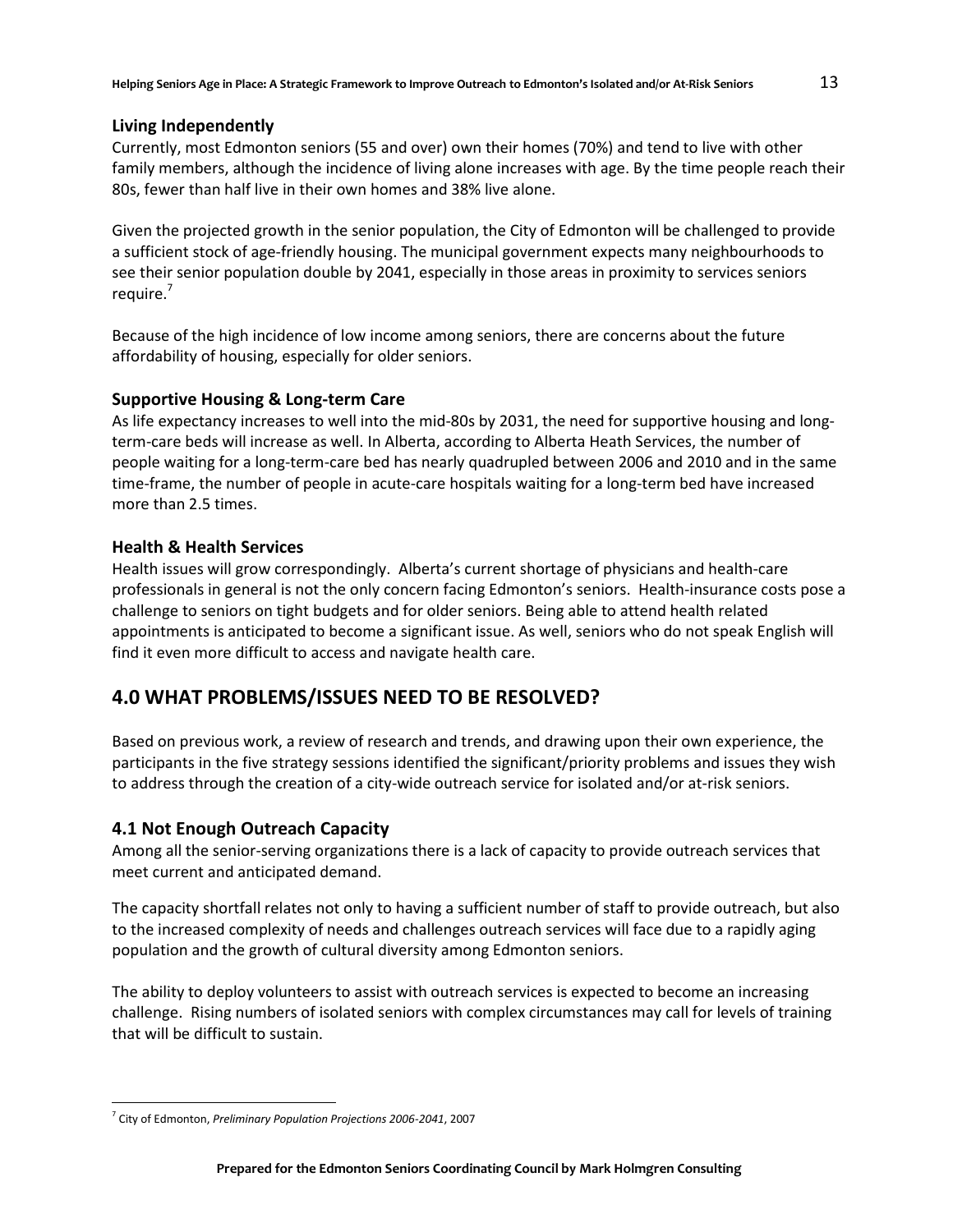#### **4.2 Gaps in Services**

Often, if not the majority of the time, the services seniors can access are dependent on where they live. While senior centres are fairly well disbursed across the city, in some areas there are no outreach services available.

Those areas that do offer outreach operate typically with an inconsistent basket of services and have varied abilities to help multi-cultural and non-English-speaking clients.

It is also true that "we don't know what we don't know." The inability to provide a sufficient volume of outreach, especially pro-active outreach, likely means there are gaps in services and unmet needs that ESCC members have not yet identified.

#### **4.3 Need Common Outcomes & Improved Coordination/Collaboration**

Because each senior-serving organization has its own service delivery model and individual relationship with funders, common outcomes for city-wide outreach services were not in place at the onset of this initiative.

At this writing the City of Edmonton FCSS is developing, in consultation with others, outcomes for the seniors' services it funds. Based on a review of FCSS draft outcomes as well as referencing the outcomes of an outreach model in Calgary, ESCC members developed high-level outcomes for this initiative.

Each organization represented at the ESCC table deploys different methods of assessing client needs, which can be a challenge to seniors in terms of equitable access to an established set of "core" outreach services delivered to a common standard of quality.

*...[H]uman contact and aging are healthy features of life and the more seniors are engaged and visible in their neighbourhood, the more likely they will receive help before a problem escalates to a crisis.* 

*Engagement not only prevents social isolation, it creates opportunities for a Senior to seek help or for others to observe changes in the senior's ability to manage.*

*Outreach is therefore a key component of the [Aging in Place] strategy.*

-From Aging in Place: A Neighbourhood Strategy

Coordinating services with institutions and among seniors centres is a challenge because of silos caused and perpetuated by organizational mandates, resource limitations, the absence of sufficient collaboration around case management, and independent client databases.

This can lead to seniors not receiving appropriate follow-up services when leaving institutions of care and/or inadequate preventative care designed to help seniors avoid institutionalization in the first place.

Because of the many players often involved in a senior's case, it is possible for multiple workers from different organizations to be working on resolving the same problem for a client, resulting in needless duplication of effort.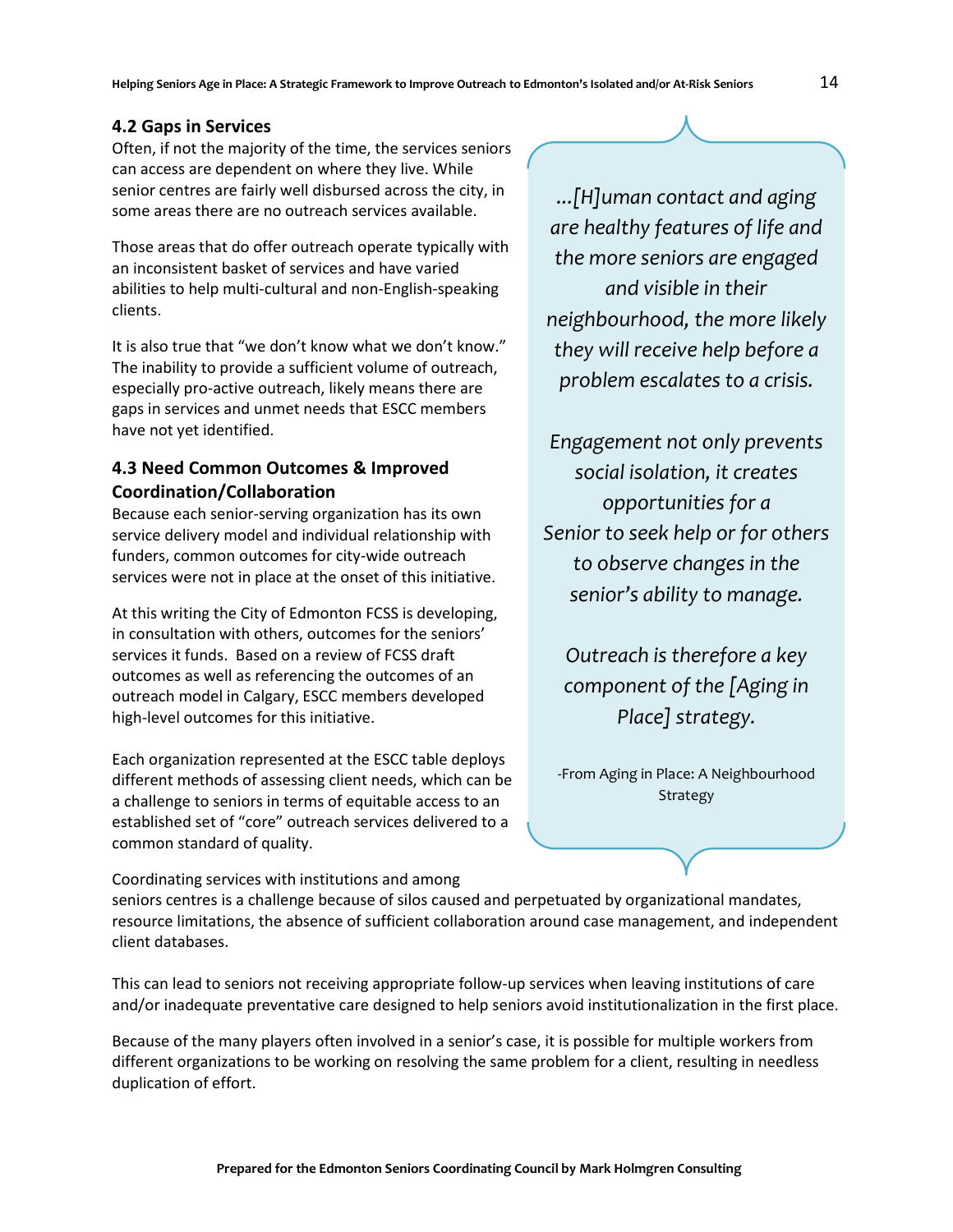#### **4.4 Lack of Awareness**

There is concern among ESCC members that seniors across Edmonton are likely insufficiently aware of the range of services available to them, whether centre-based, located in other agencies and institutions, or accessible through outreach services.

There are particular challenges in terms of promoting awareness and knowledge about services to non-English speaking seniors.

This lack of awareness can also extend to families, caregivers, and to professionals no matter where they work. Given the pace of change and the varied mandates and service criteria of Edmonton-wide services, staying current on what is available to address a senior's circumstances is a major challenge.

**4.5 Inadequate Resources**

There is a question as to whether or not there is shared understanding among funders and senior-serving organizations about what outreach services are, their importance, and their overall *fit* with seniors services. Disparate understandings can lead to challenges around collaborative planning and result in inequitable funding.

While it is admittedly typical to state that funders are not providing adequate funding, the needed ratio of outreach workers to the general senior population at least deserves investigation by funders into what are adequate levels of funding, especially in a community that is aging rapidly and becoming increasingly multi-cultural. Funding is vital to help ensure that organizations have the capacity to develop and deliver outreach services that reflect best practices.

# **5.0 WHO ARE "ISOLATED SENIORS"?**

In the course of the group's discussions, questions were raised about whether or not the need to *design a madein-Edmonton model for city-wide access to outreach services to isolated seniors* should in fact be limited to "isolated seniors." Two primary questions identified were: shouldn't city-wide access to outreach services be made available to all seniors? And, what does "isolated" mean?

Again, referencing research as well as the experience of those present at the model development workshops, there was agreement that outreach services should be open to all seniors in order to at least assess their needs and circumstances. Overall, however, a city-wide

# **The City of Edmonton Seniors at Risk Subcommittee (2004) defined seniors at risk as:**

G*enerally adults aged 60 years and over, living in Edmonton, who face economic, social, physical or cultural barriers that affect their independence, personal well‐being and overall quality of life.* 

*Risk factors include: social isolation, lack of family support, advanced age (80+ years), poverty/low income, illness/disability/chronic health concerns, unhealthy lifestyles, language barriers/ethnicity, abuse, being in a caregiver role, mental health problems, unsafe environment, bereavement, limited or lack of community supports and/or limited access to resources, and addictions.*

outreach program should have a major, if not primary, emphasis on meeting the needs of isolated (or at-risk) seniors.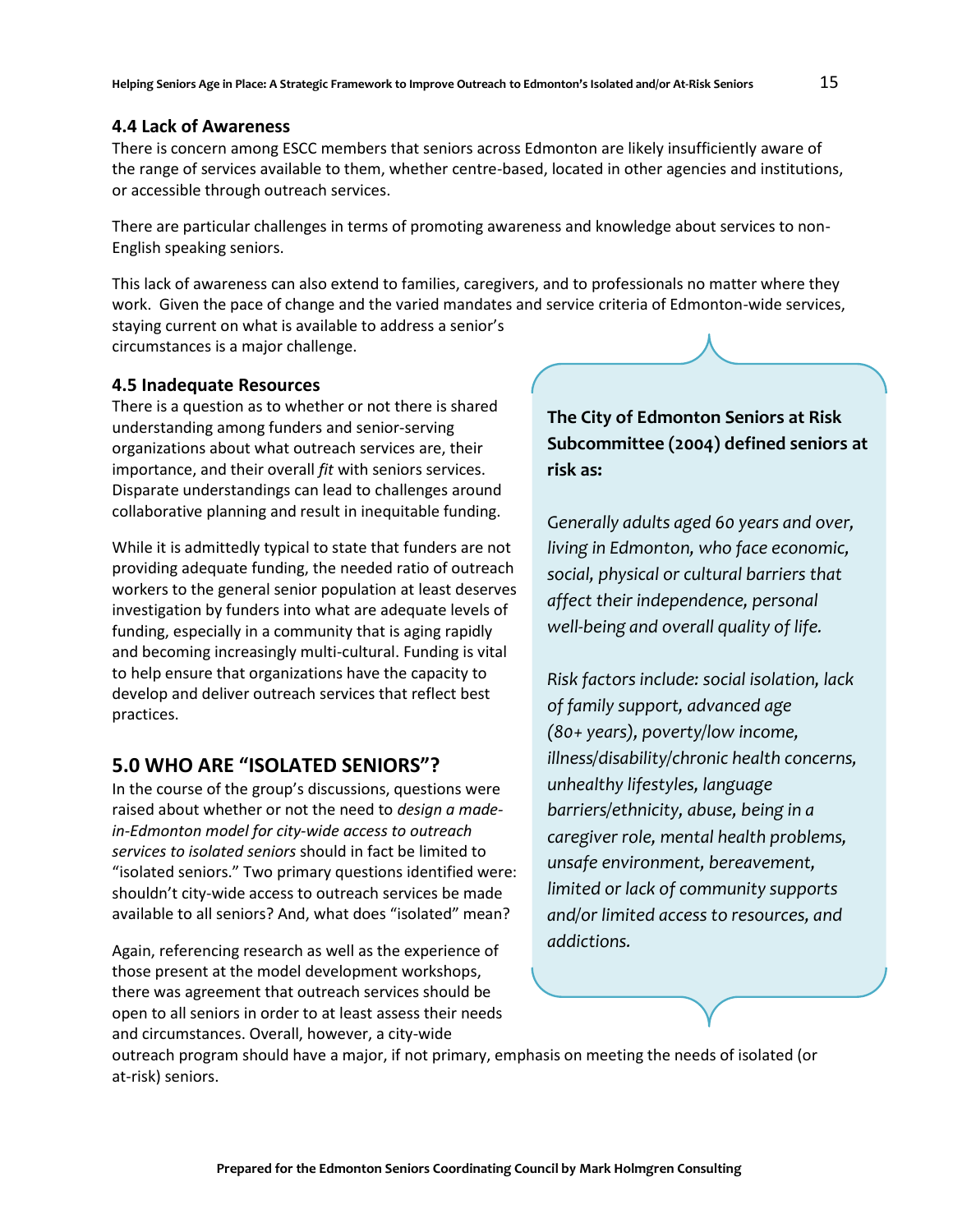ESCC`s 2009 report, *Improving Outreach to Edmonton's Isolated Seniors*, offers the following insight into what constitutes an isolated senior.

*"The following definition of isolated seniors comprises feedback from outreach workers, various definitions and the interviewees professional experience working with isolated seniors. The definition was provided to outreach workers for referrals:* 

*"Isolated seniors are seniors 55 years of age or over that have become isolated due to a breakdown in their social networks and loss of independence. Individual and societal factors that influence senior isolation are: living arrangements, health, socio-economic status, language, culture, mobility, frequent falls, decreased or minimal contact with others, physical or mental disability, inability to attend social events, confusion, disorientation, forgetfulness, abuse, neglect, personal beliefs and attitudes, and social support from family, friends or others. Isolated seniors may suffer from chronic health conditions, stress of significant life events such as bereavement or ... addictions.* 

*"As a consequence isolated seniors may have difficulty with: personal care and daily tasks, household needs, transportation, getting around, access to assistance for falls or other health concerns, contacting others, attending social events, memory, safety, finances, overuse of alcohol and/or drugs, irregular use of prescribed medication, language or cultural barriers, confusion, disorientation, forgetfulness or coping due to bereavement of a friend, relative or pet." <sup>8</sup>*

The group identified that an *isolated senior* could also be classified as a *senior at-risk*. However, the strategy session participants all agreed that assigning labels such as "isolated" and/or "at-risk" needs to be understood within the context of their collective purpose with respect to delivering services (including outreach) to all seniors:

*To help seniors meet their needs and overcome barriers to their independence, working with the seniors themselves as well as family members, friends, and service providers, to help them maintain, if not improve, quality of life and remain in their own homes for as long as possible.* 

Accordingly, the participants agreed that an *isolated senior* is 55 years of age or older and typically has one or more of the following characteristics.

- $\checkmark$  Presents complex needs or circumstances that any single organization may not be able to address.
- $\checkmark$  Typically is unable to address needs on his or her own.
- $\checkmark$  Has limited or no contact with family and friends.
- $\checkmark$  Lacks a support system.
- $\checkmark$  Is unaware of what help is available.
- $\checkmark$  Lacks transportation or is unable to use public transportation.
- $\checkmark$  Lacks sufficient finances.
- $\checkmark$  Is not isolated by choice.

l

<sup>&</sup>lt;sup>8</sup> Improving Outreach to Edmonton's Isolated Seniors, Prepared by: Cheryl Klassen, MSW, RSW, December 16, 2009, pages 3-4.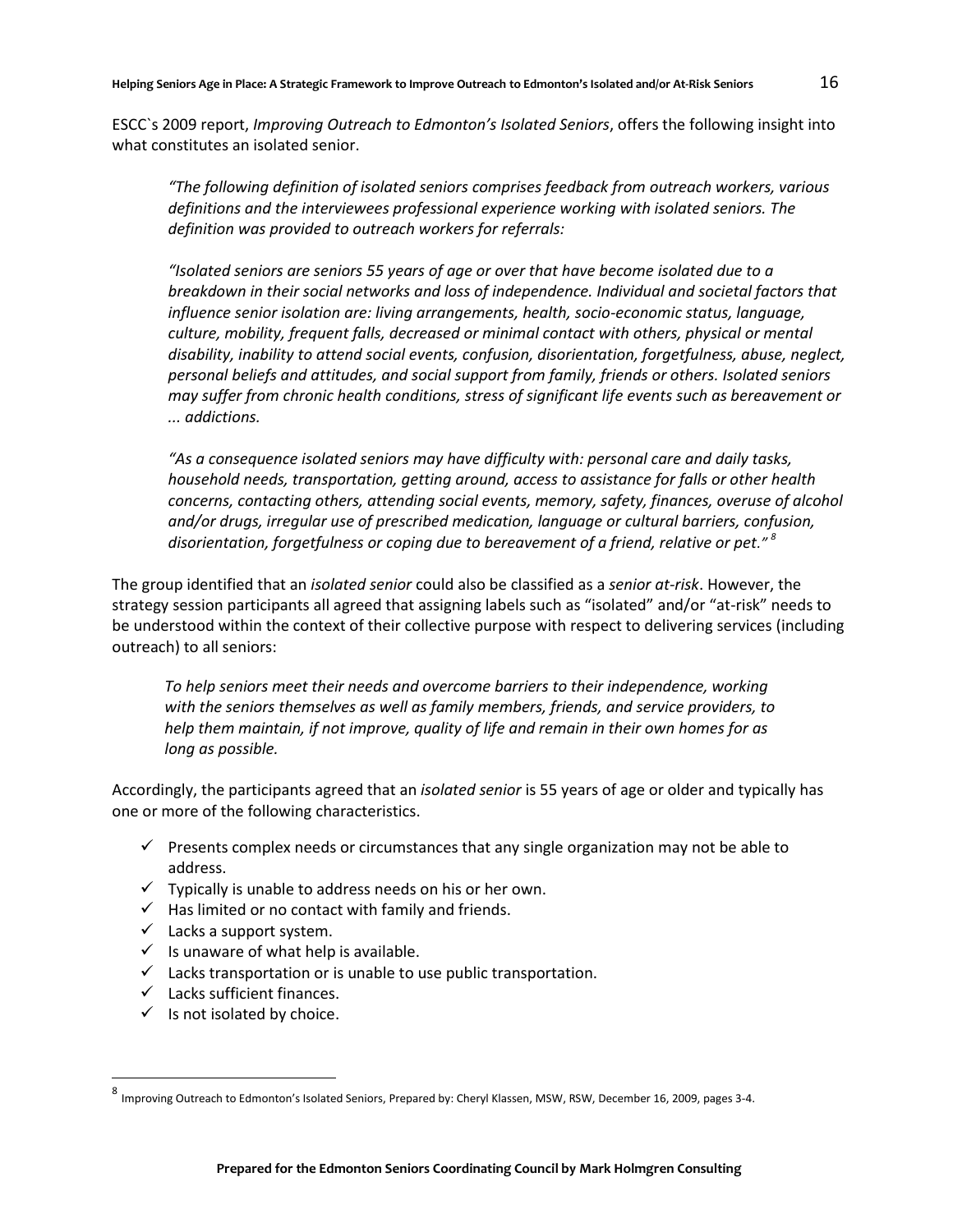### **6.0 DEFINING OUTREACH**

Review of the literature and research accumulated for this initiative did not reveal a definition of outreach that would be widely accepted. In fact, the research often indicated that a single definition of outreach is somewhat elusive.

That being said, the research and the rich discussions among the participants in this initiative identified narrative that articulates the key characteristics of outreach services.

#### **6.1 Defining Characteristics of Outreach Services**

Outreach is a service-delivery model that aims to improve accessibility of services to seniors. It involves outreach workers providing a set of services to seniors in their home, a centre or elsewhere in the community.

These services are typically focused on assessing the needs and challenges a senior faces and then providing appropriate information and referral services and case management for ongoing engagements of clients.

Key is the connecting role an outreach worker plays in the life of a senior. Key connections that can help seniors achieve goals and meet their needs include:

> $\checkmark$  Family members  $\checkmark$  Transportation

neighbours

 $\checkmark$  Community Leagues

- $\checkmark$  Friends and
- services
	- $\checkmark$  Volunteers
- $\checkmark$  Health services
- $\checkmark$  Place(s) of worship
	-
	-
- $\checkmark$  Recreation centres
- $\checkmark$  Seniors centres

services  $\checkmark$  Counselling

 $\checkmark$  Community support

- $\checkmark$  Businesses
	- Government programs
- $\checkmark$  In-home help
- 

*In a senior's home you can see and act on things you would not normally know otherwise.* 

*Outreach allows for a relationship of trust and discovery.*

*Once the trust is there, it is easier to facilitate change in a senior's life.*

- Participant comments

Outreach workers meet with seniors in order to determine what their aspirations, assets, and needs are. Do they need some information or do they need to be linked to a particular service or program? What talents, resources and abilities do seniors bring to the table that can help achieve their goals?

The outreach worker might refer a senior back to his or her own centre (or another centre) if the senior is capable of attending centre-based services.

Sometimes the outreach worker's involvement with a client is very short-term; other times needs are ongoing, which necessarily involves case planning and management.

While information and referral are key elements of outreach, services can also include accompanying a client to an appointment, participating in case meetings with other service providers, liaising with a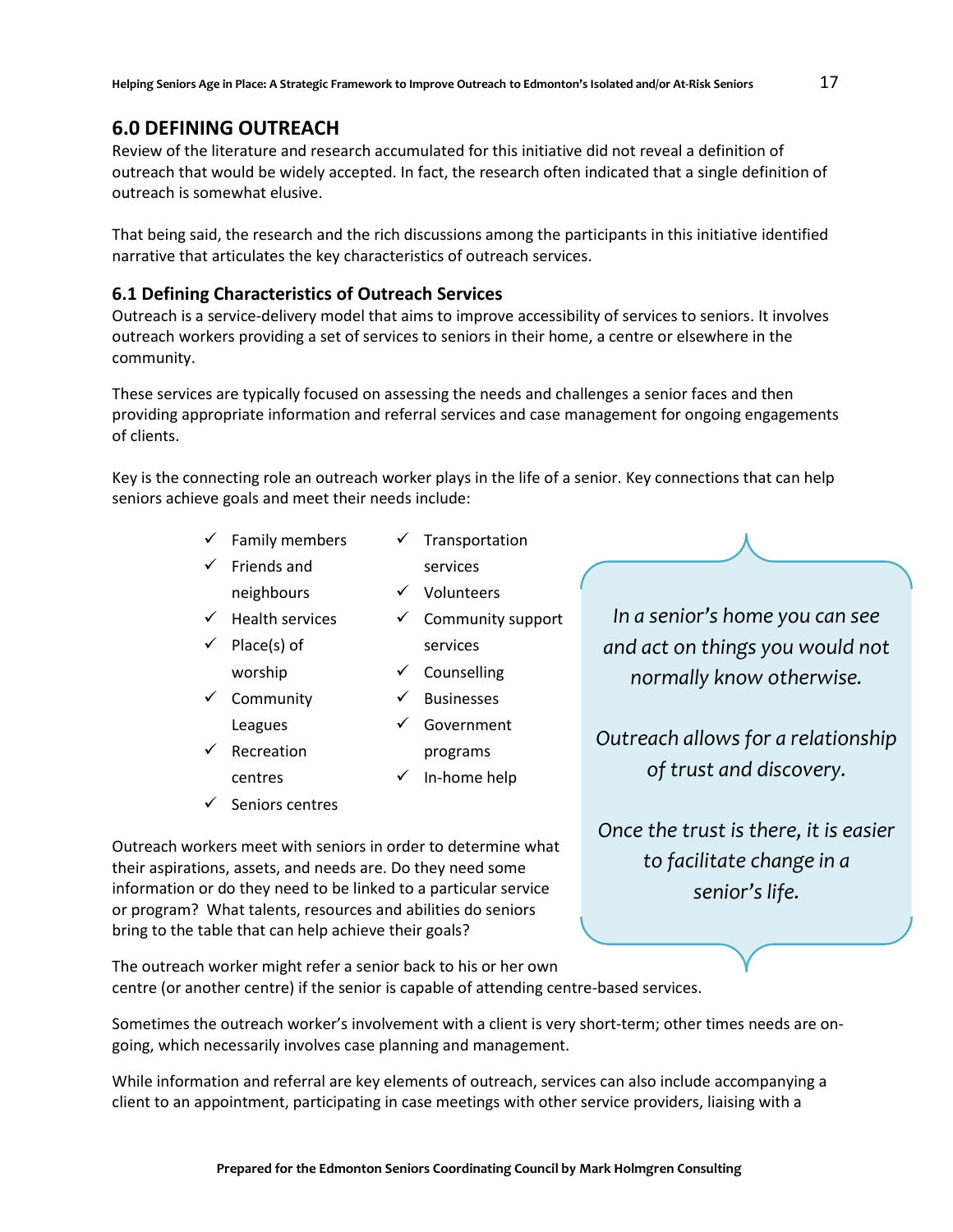senior's family or friends, as well as discovering emerging issues and challenges through the ongoing relationship with the senior.

Outreach means more than bringing existing services into the community; it means being proactive, not just reactive. Outreach is also about seeking out seniors who may need assistance.

# **7.0 OUTCOMES**

The recommended city-wide enhanced outreach service must operate to deliver a set of overarching outcomes. Further work will be required to identify short, medium and long-term outcomes and indicators for evaluation purposes.

In developing this set of outcomes, the participants in the strategy sessions referenced a set of draft outcomes from the City of Edmonton FCSS and the outcome statements contained in the Calgary Family and Community Support Services' *Seniors Outreach Manual* published in 2005.

## Helping Seniors Age In Place – Outreach Outcomes

More seniors in our community are aware of and able to access services that successfully meet their needs and aspirations, including financial, informational, home support, cultural, physical, medical, and psycho-social.

An increased number of seniors participate in educational, supportive and preventative programs.

Seniors in our community experience decreased isolation caused by reasons such as language and cultural barriers, financial condition, disability, and mental and physical barriers.

There is increased community awareness and support for services that are available to seniors.

There is an increased number of referrals to community services on behalf of seniors.

Community education about aging increases awareness of the negative impact of ageism in our society.

# **ADDING TO THE DIALOG OTHER "DEFINITIONS" OF OUTREACH**

*"I define Outreach as taking a service to where the people are. This can be done through cold calling or via referral. I only see people in their homes or speak to them on the telephone. I go to them, they don't come to me," – Ivan Lister*

*A systematic attempt to provide services beyond conventional limits, as to particular segments of a community: an educational outreach to illiterate adults. (Answers.com)*

*Outreach takes the services of information and referral out of an agency or centre into the community. The goal of outreach services is to identify persons* 

*in need and link them to available community resources* (Stuen, 1985).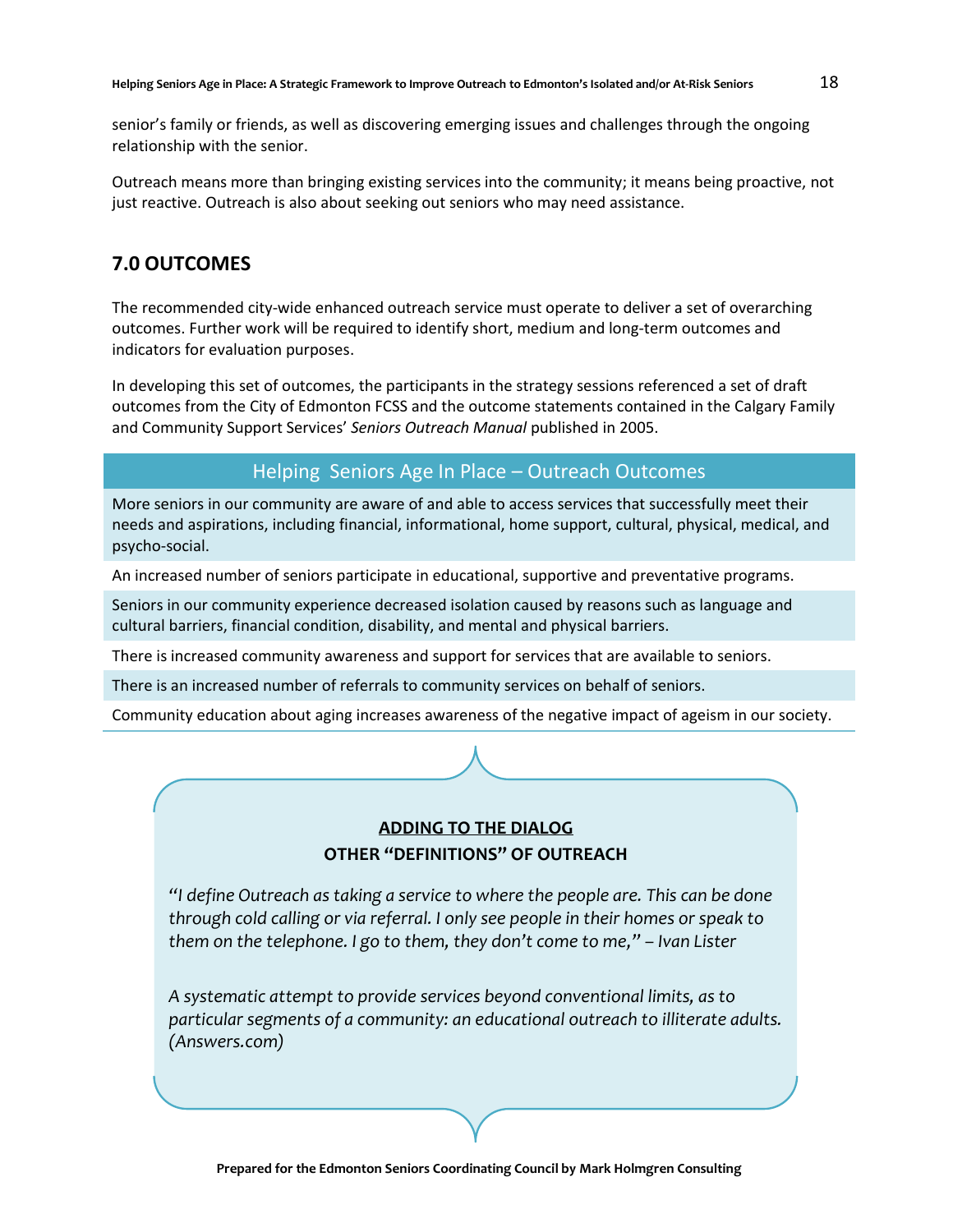# **8.0 CORE OUTREACH SERVICES FOR SENIOR CITIZENS IN EDMONTON**

Equitable city-wide access to outreach services calls for the identification of a core set of services that seniors can access regardless of geographic location, gender, age, ethnicity, language, and income.

Based on the group's review of research and its own experience and wisdom, the following services were identified as Core Outreach Services (in no particular order):

- Case Finding
- Assessment Services
- Information and Referral
- Case Management
- Service Development and System Advocacy
- Community Engagement/Community Building  $\bullet$

# **HELPING SENIORS AGE IN PLACE DEFINITION OF** *OUTREACH*

*Outreach is a service delivery model that aims to improve accessibility of services to seniors. It involves outreach workers providing a set of services to seniors in their home, a centre or elsewhere in the community.* 

These core outreach services are required elements of an enhanced outreach model that will serve seniors equitably across the City of Edmonton.

It is recognized that there are additional outreach services seniors may need (supplementary or optional services), but such services fall outside of what the ESCC participants as well as other research have identified as "core."

#### **8.1 Elements of Core Outreach**

#### **8.1.1 Case Finding**

Given that a major emphasis of outreach to seniors is to ensure support and care is there for those who likely will not access it of their own accord, outreach services delivered by staff or volunteers should seek out seniors throughout the community. The outreach worker's role includes connecting with other service providers, businesses, seniors' apartment buildings, health centres, and so forth in order to facilitate optimal awareness of the availability of outreach services.

#### **8.1.2 Assessment Services**

Assessment is the linchpin of outreach services. It is client-centred and sets the stage for everything that is to follow. Its purpose is to identify, document, and understand a senior's circumstances, her or his living situation, health challenges or conditions, mobility issues and generally the senior's overall strengths and challenges.

Assessment involves working with the senior and other service providers when applicable in order to ensure the assessment is holistic and comprehensive. Assessments may lead to the development of goals (developed in team with the senior) and a service or care plan.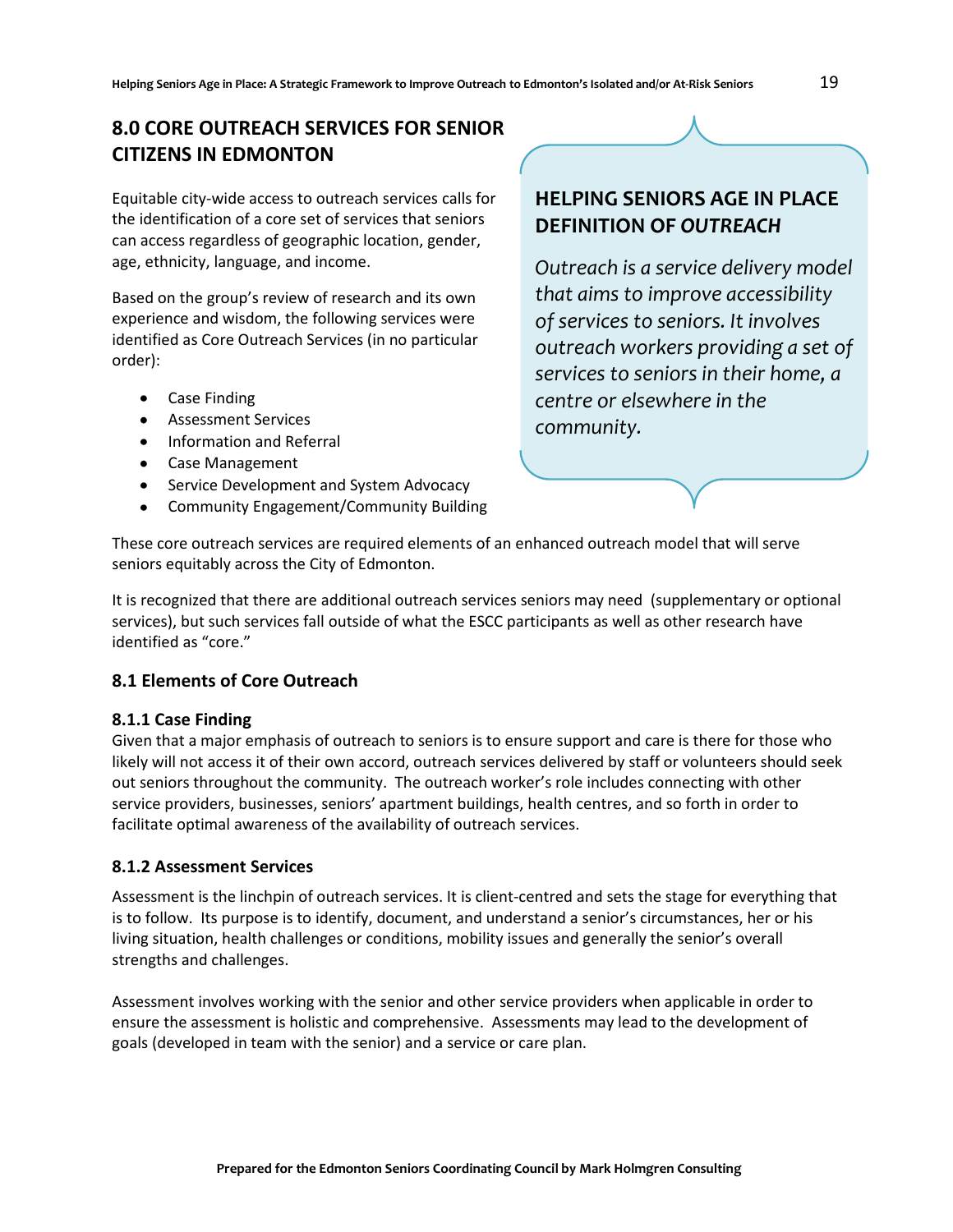#### **8.1.3 Information and Referral**

Services include linking seniors to community resources that will meet their needs. The outreach worker's degree of involvement can range from arranging an appointment to accompanying the senior to the appointment and being involved in further services as required.

All referrals must involve follow-up in order to assess if the referral addressed the need(s) of the senior (see Case Management).

Assistance with filling out government forms or the forms of other service providers is included as part of "connecting" seniors to needed services.

#### **8.1.4 Case Management**

The need for case management is determined through the assessment process and becomes necessary when the work with a senior will be ongoing. It involves the following:

#### *Holistic Care Plan*

The development and coordination of a holistic care plan should be done in team with and approved by the senior (or guardian). Whenever possible, the plan's development should also involve the client's family, other key helping professionals, and others who are engaged with the senior (e.g. neighbour).

#### *Goals & Services*

While there is not a predetermined list of services that qualify for case management services, the general guide is that case management by an outreach worker should, as noted earlier in this report, include the following focus:

*To help seniors meet their needs and overcome barriers to their independence, working with the seniors themselves as well as family members, friends, and service providers, to help them maintain, if not improve, quality of life and remain in their own homes for as long as possible .*

The care plan should clearly and simply identify goals, the actions required to address the goals, and the roles of the various participants in the actions. As well, it should focus on the senior doing as much as possible independently.

The care plan may involve a senior acting alone, with coaching, with direct assistance, or if required having a worker act on his or her behalf (or connecting to another service that will do so).

#### *Monitoring the Care Plan*

Monitoring the progress of the plan is a formal component of case management. It includes meeting with the senior in the home or at another location (e.g. seniors centre, doctor's office, family member's home, etc.).

Monitoring can also be done by telephone but this typically should not be the only method of monitoring.

The outcomes of referrals and services being received by the senior are documented and evaluated. The monitoring phase of case management will often lead to a reassessment of the senior's needs.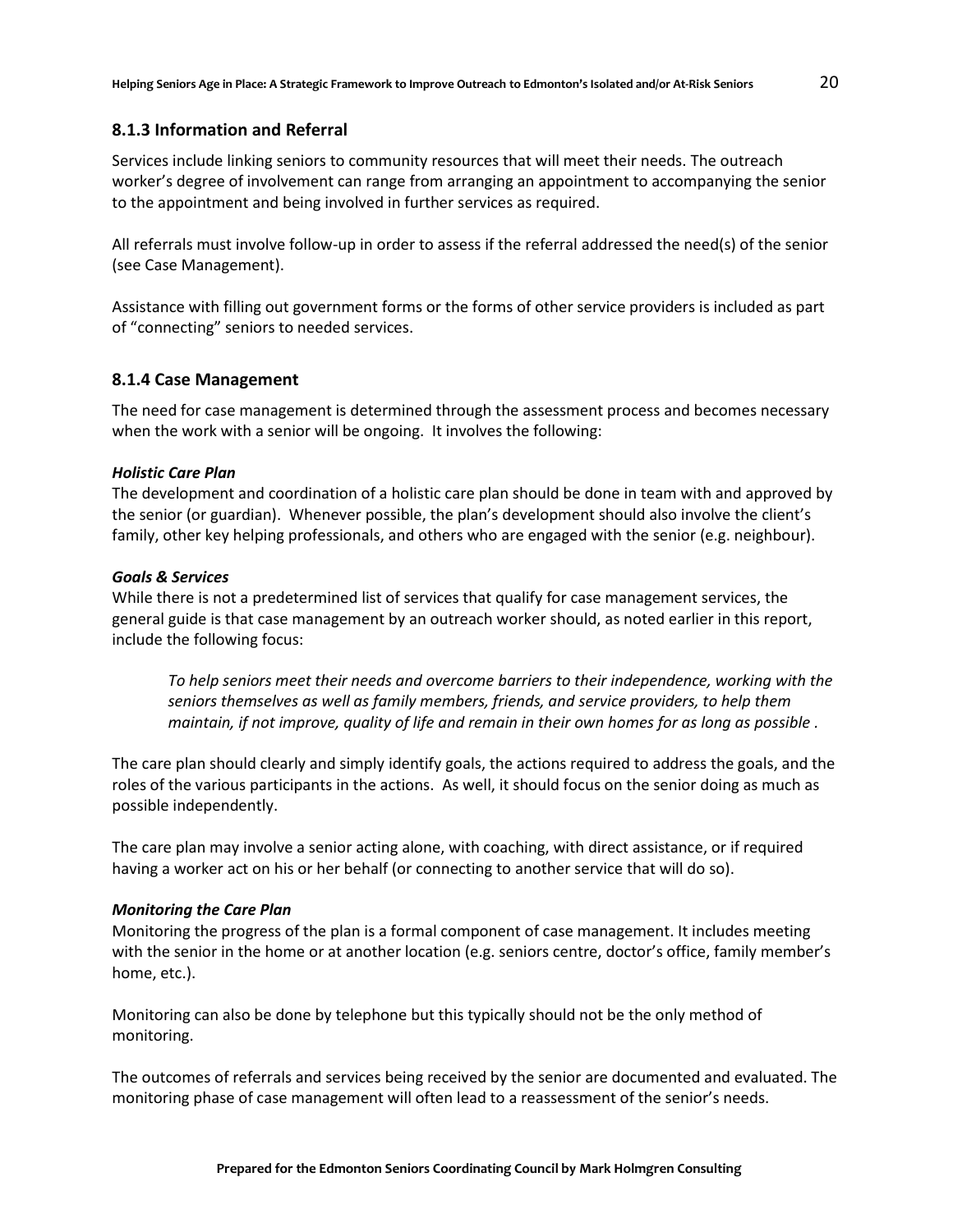#### *Documentation*

 $\overline{a}$ 

Documentation takes place throughout the case management process; it is not a separate step. For a care plan to be optimally effective, documentation should be transparent and shared with the senior and with other participants in the care plan, giving appropriate consideration to the senior's right to privacy.

#### **8.1.5 Service Development & System Advocacy**

Because outreach workers are active in the community, they often are among the first to experience gaps in service, shortcomings in systems, and service denials based on questionable policies or practices.

As well, outreach workers have relationships that exist across various professions, which further helps them to understand the overall service delivery system.

Although it is not the role of the outreach worker alone to undertake the development of new services or engage in advocacy for changes in systems, policies, or organizations, it is the outreach worker's role to bring observations, experiences, ideas, and issues to the attention of her/his organization's senior staff.

One of the measures of an effective outreach service system is the extent to which what is learned on the front line translates into systems change for the betterment of clients.

#### **8.1.6 Community Engagement/Community Building**

The needs and challenges facing seniors are the community's to address. A city-wide outreach program for seniors should deploy community development techniques in order to create awareness and mobilize community interest and support for seniors.

Engagement and collaboration should go beyond systems and agencies to include businesses, neighbourhood groups and leaders, and volunteers in the development and sustainability of an age friendly community. This work should not be solely the responsibility of the outreach staff, but senior serving organizations should undertake efforts as identified in other research $^9$ , such as:

- $\checkmark$  Work with businesses to help them understand what they can do to be more supportive of seniors (and in the process attract more business their way).
- $\checkmark$  Develop programs in collaboration with businesses and other organizations that help seniors do basic tasks: shopping for groceries, pharmacy visits, medical check-ups, etc.
- $\checkmark$  Collaborate with public transportation providers (volunteer driving services, buses and taxis) to identify service adjustments or enhancements that will benefit seniors.
- $\checkmark$  Collaborate with businesses that offer home improvement services or products in the development of home and/or yard maintenance programs.

<sup>9</sup> See *FCSS Senior Services Evaluation Report: Seniors Outreach System* prepared by Brenda J. Simpson & Associates, October 1999.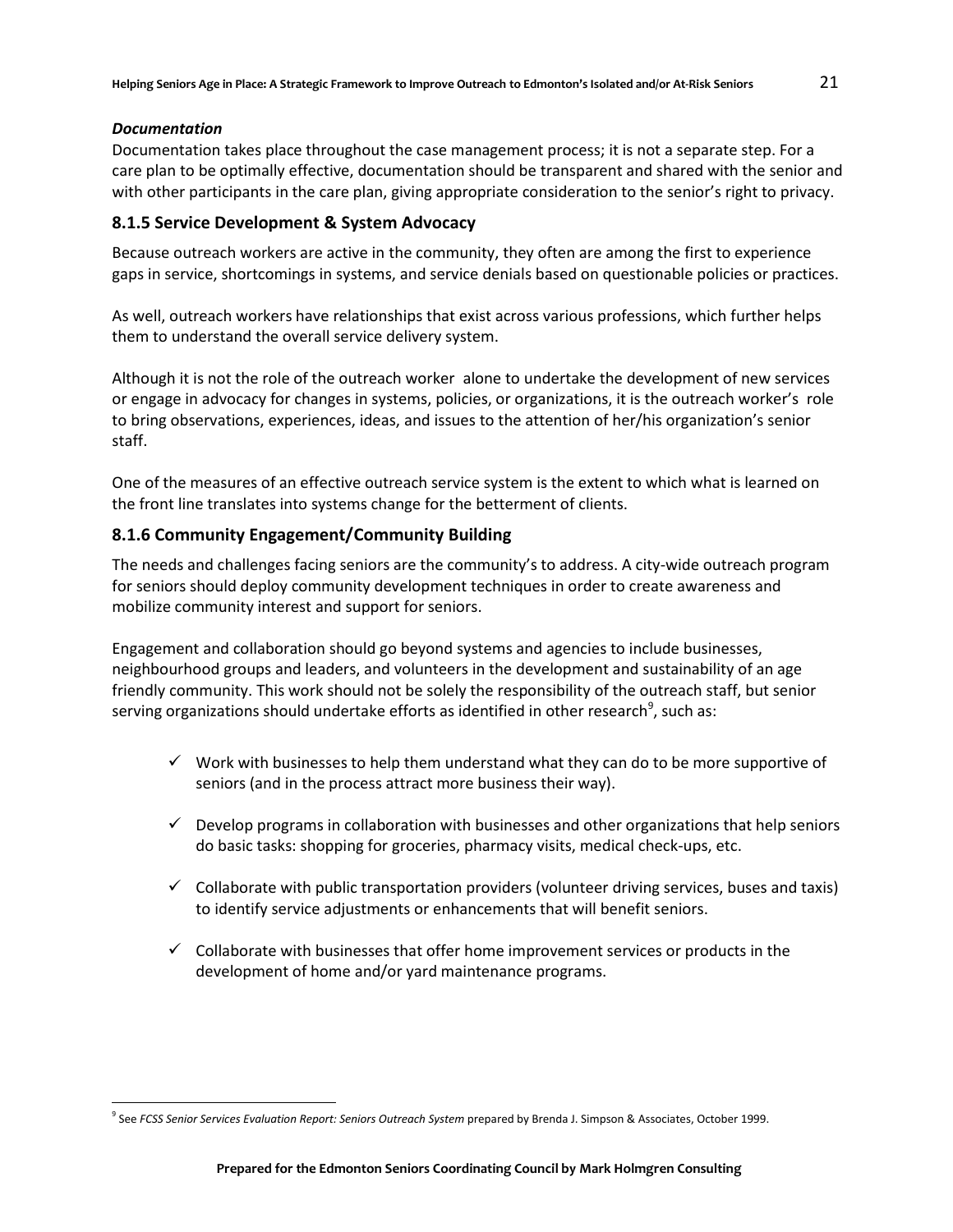### **9.0 PROPOSED STRUCTURE**

Dialog took place at the strategy sessions about the best way to structure the delivery of city-wide outreach services to Edmonton's seniors. In the end, the participants identified the importance of enhancing the current collaborative model of service delivery in order to deliver on the strategy of **designing a made-in-Edmonton model for city-wide access to outreach services to isolated or at-risk seniors.**

#### **A New Organization is Not Needed**

While participants acknowledged the service gaps and challenges related to providing equitable outreach services to seniors throughout Edmonton, they concluded that the development of a brand new organization to deliver this service was not supported for a number of reasons:

First, the group indicated that the integration of the findings of this report into their collective operations was feasible and aligned with the group's current practice of collaborating on the delivery of outreach services.

Second, the Edmonton Seniors Coordinating Council was identified as the entity that could best coordinate, facilitate, and represent the expansion and promotion of the enhanced outreach service. The ESCC was identified as the appropriate body for providing the human resources for coordinating training, facilitating the development of common approaches and tools where appropriate and supporting the ongoing expansion of enhanced outreach services and the collaboration.

Third, city-wide access to outreach services was seen as a shared responsibility that could be welladdressed through enhanced collaboration.

Fourth, a collaborative approach would ensure a consistent, long-term approach to meeting the needs of Edmonton seniors in an equitable manner.

Fifth, given the scarcity of resources, the group concluded a collaborative approach would be optimally efficient and more likely to attract financial support.

The ESCC members also acknowledged that those organizations that choose to participate in this enhanced collaboration may decide, from time to time, to change how they deliver their outreach service to support consistency among the collaborating agencies. Such changes may require support from their Boards and funders.

#### **Enhancing the Current Collaboration**

The consensus reached was that Edmonton seniors would be best served by the current member organizations of the Edmonton Seniors Coordinating Council and other organizations (in particular multicultural groups that serve seniors) joining together **to collaborate on offering core outreach services to Edmonton's isolated and/or at-risk seniors, which would include, but not be limited to:** 

- $\checkmark$  Establishing Terms of Reference for how collaborating organizations will work together to develop, deliver and measure outreach services.
- $\checkmark$  Creating a mutually agreeable set of standard forms and tools and resources such as an outreach manual that would support outreach services.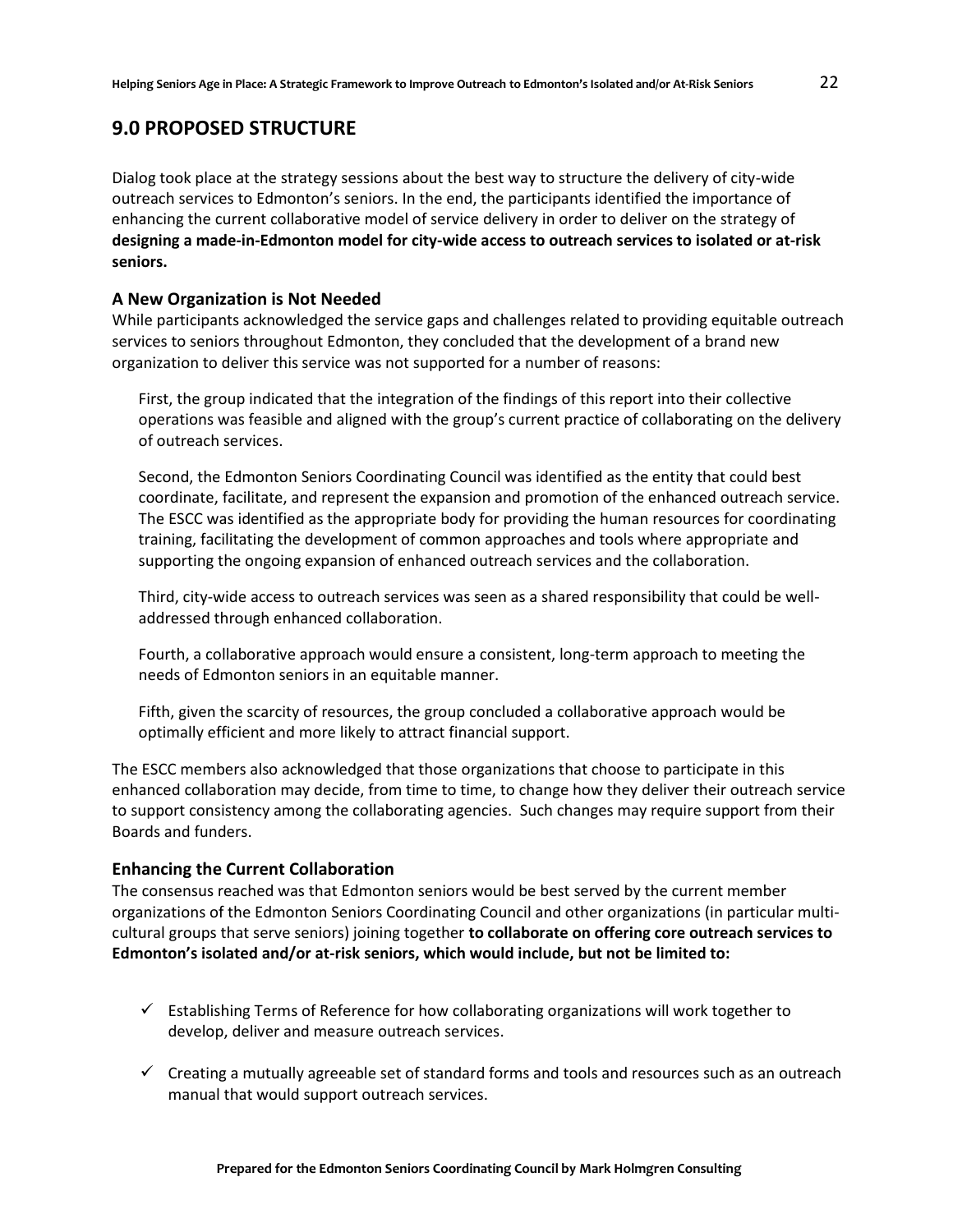- $\checkmark$  Identifying a mutually agreed upon range of qualifications which would be appropriate for outreach staff. It was agreed that flexibility was necessary given that ESCC members' hiring criteria and practices have been built to address the needs of their clients, as well as the culture and resources of their respective organizations. Also, grassroots and multi-cultural organizations that may join the collaborative will have varied practices around the hiring of staff, which should be respected.
- $\checkmark$  Developing centralized training opportunities for outreach staff and volunteers.
- $\checkmark$  Coordinating education about challenges and issues facing seniors as well as promotion of the collaborative approach to outreach service.
- $\checkmark$  Reviewing current service boundaries, given that there are areas in Edmonton that currently do not have a seniors centre or an outreach service.
- $\checkmark$  Exploring the use of common data collection and reporting methods.
- $\checkmark$  Jointly presenting/sharing output, outcome and process information with stakeholders to raise awareness about issues and the need for support to the individual organizations to continue to offer and expand the service.
- $\checkmark$  Exploring the establishment and promotion of effective communication methods to access seniors outreach services.
- $\checkmark$  Exploring how a collaborative network can best address the needs of seniors that require specialized services.
- $\checkmark$  Facilitating the expansion of a collaborative network to include other outreach or related services.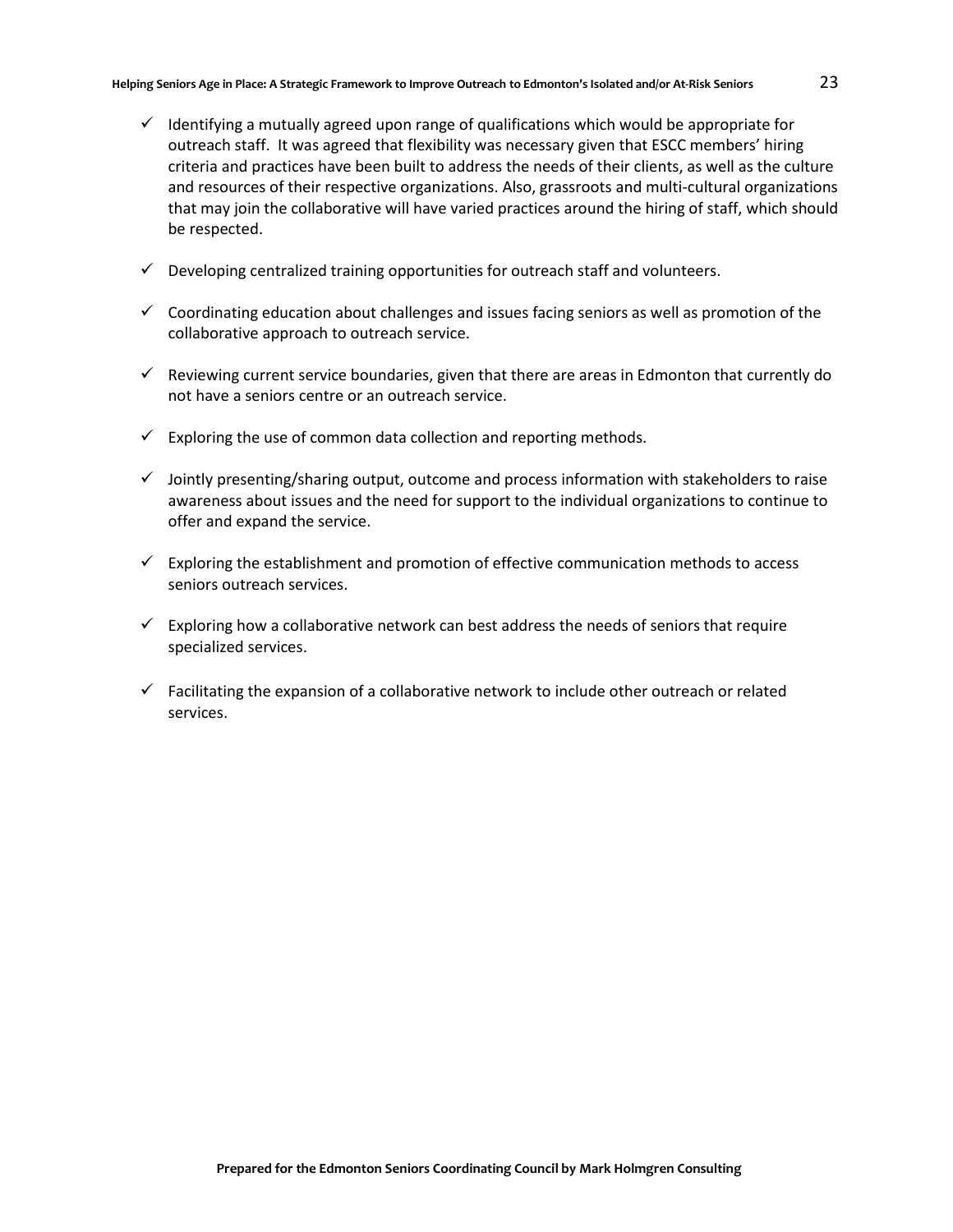# **APPENDICES**

#### **COLLABORATORS**

These are the organizations (and their representatives) who participated in one or more of the five workshops.

| <b>Calder Seniors Drop In Society</b>                       | Brenda Shewaga<br><b>Trish Leduc</b>                |
|-------------------------------------------------------------|-----------------------------------------------------|
| <b>City of Edmonton Community Services, FCSS Liaison</b>    | Alba Valderrama                                     |
| <b>Edmonton Meals on Wheels</b>                             | Liz Tondu                                           |
| <b>Edmonton Seniors Centre</b>                              | Ursula Altmann<br>Shirley Kilsdonk                  |
| <b>Edmonton Seniors Coordinating Council</b>                | Sheila Hallett                                      |
| <b>Elder Care Edmonton</b>                                  | Tovè Nielsen                                        |
| <b>Mill Woods Seniors Centre</b>                            | Pearl Bennett<br>Kitty Choi                         |
| <b>Multicultural Women and Seniors Services Association</b> | Sofia Yaqub                                         |
| <b>Native Seniors Centre</b>                                | Pat Tessier                                         |
| <b>Operation Friendship Seniors Society</b>                 | Rosalie Gelderman<br>Gladis Molina                  |
| <b>Seniors Assisted Transportation Society (SATS)</b>       | Anna Der                                            |
| <b>Seniors Association of Greater Edmonton (SAGE)</b>       | Roger Laing<br><b>Bernice Sewell</b>                |
| <b>Seniors Outreach Network Society</b>                     | Deborah Miville<br>Angella Richard<br>Fran Matthews |
| <b>South East Edmonton Seniors Association (SEESA)</b>      | Kimberly Buehler<br>Kim Boyd                        |
| <b>Strathcona Place Senior Centre</b>                       | Jeff Allen                                          |
| <b>Westend Seniors Activity Centre</b>                      | Janice Monfries<br><b>Steve Renaud</b>              |

Facilitator/Consultant: Mark Holmgren